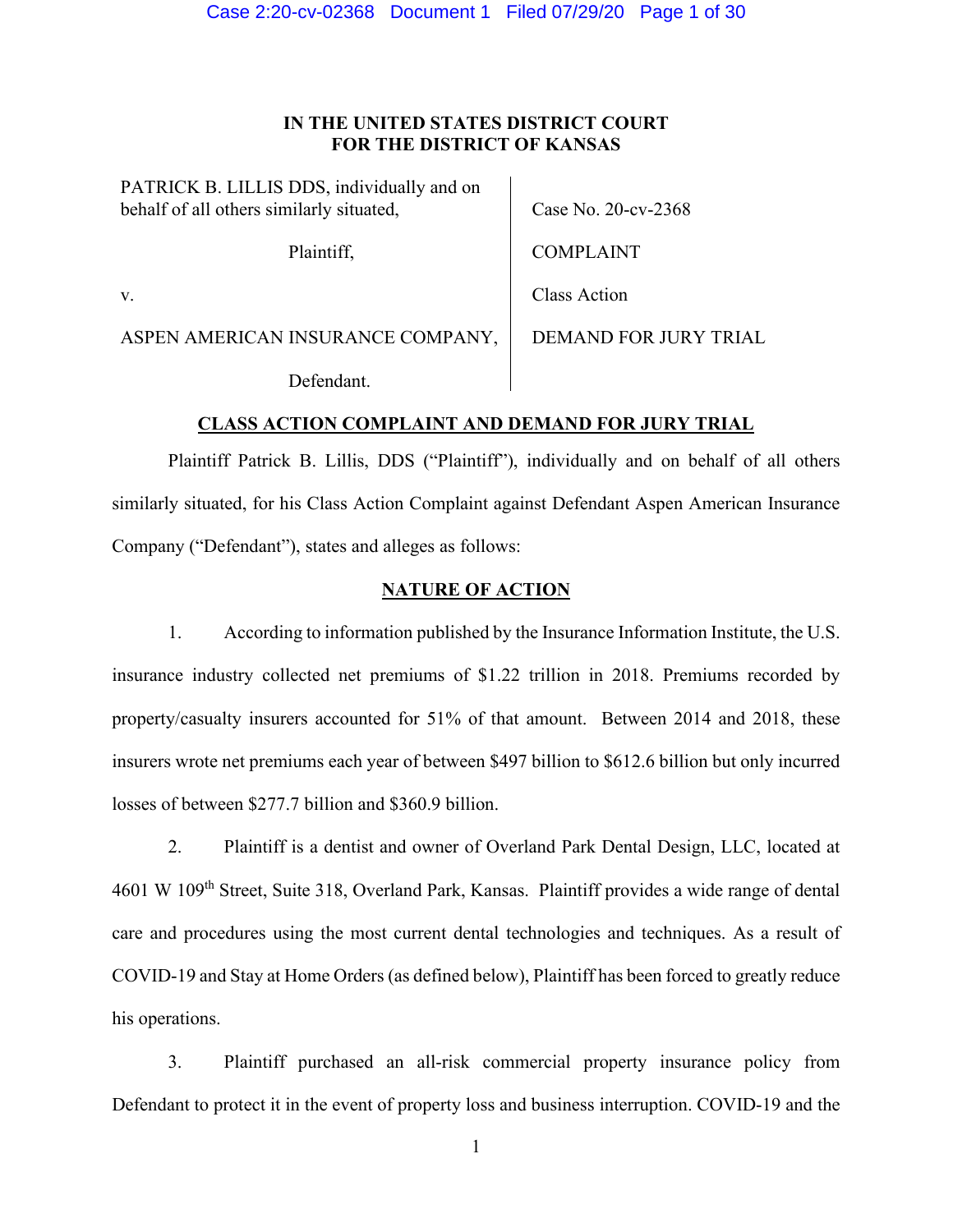#### Case 2:20-cv-02368 Document 1 Filed 07/29/20 Page 2 of 30

resulting response by state and local governments have caused physical loss of Plaintiff's property and have interrupted Plaintiff's business. Yet, Defendant has refused to honor its promise to provide the protection that Plaintiff purchased.

4. Plaintiff is not unique. The insurance industry appears to be taking a uniform approach to the current pandemic: deny coverage even when the policy they drafted and offered to insureds, and the policy paid for by the insureds, does not contain an exclusion for pandemicor virus-related losses. Plaintiff's policy with Defendant is one such policy and exemplifies the broken promises of insurance companies across the country.

5. This is a class action for declaratory judgment and breach of contract arising from Defendant's refusal to pay claims related to COVID-19 as required by the property insurance agreements it sold to Plaintiff and other businesses.

6. The novel coronavirus – "severe acute respiratory syndrome coronavirus 2" or "SARS-CoV2" – has spread widely and rapidly across the United States. The illness related to SARS-CoV-2 is "novel coronavirus disease 2019," commonly abbreviated to "COVID-19." Although the virus and related illness are distinct, for purposes of this Complaint, Plaintiff refers to both interchangeably as "COVID-19."

7. More than 147,000 Americans have died of COVID-19 as of the date of this filing, according to the Centers for Disease Control and Prevention ("CDC").

8. A growing body of evidence suggests that the virus transmits both through droplets, when someone sneezes and coughs, and aerosols, which are produced by normal breathing.

9. Aerosols are particularly concerning because unlike droplets, which may be suspended for only a few seconds, aerosols can remain suspended in air for hours, until gravity ultimately forces their descent out of the air and onto a surface.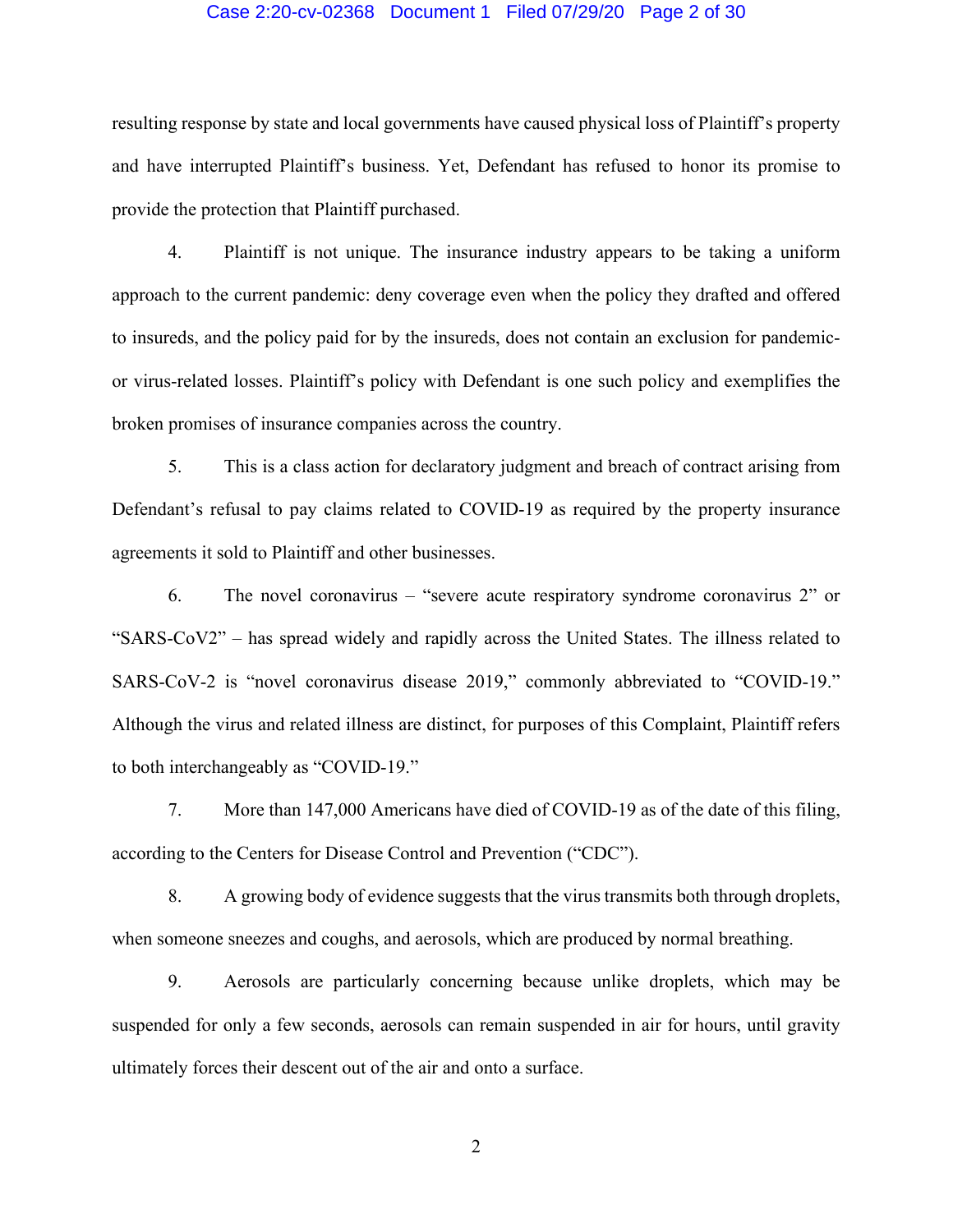#### Case 2:20-cv-02368 Document 1 Filed 07/29/20 Page 3 of 30

10. Consequently, aerosols can spread widely through air flow and even settle on surfaces hundreds of feet away from an infected individual. Thus, someone not even in the vicinity of an infected person can unknowingly become infected, including through contact with an infected surface.

11. In an effort to combat the virus and slow the spread of COVID-19, state and local governments across the country imposed directives requiring residents to remain in their homes except to perform certain "essential" activities, like shopping for food, going to see a doctor, or getting fresh air. According to the New York Times, 95% of the United States population has been under one or more state or local directives to stay at home.

12. The state and local directives have typically required businesses deemed "nonessential" to close and in-person work to cease. But even businesses classified as "essential" have been severely impacted by the pandemic. For example, "essential" businesses have had to increase the frequency of cleaning, reduce hours, install new protective barriers between employee and customer, establish new procedures to ensure the protection of their workforce and consumers, and provide personal protective equipment to their workforce and consumers. Nevertheless, many such business have had great difficulty retaining employees who fear becoming infected at work.

13. Plaintiff is based in Johnson County, Kansas, and does business through his dental practice, Overland Park Dental Design, in Overland Park.

14. Johnson County and the State of Kansas issued stay-at-home orders, as did the neighboring City of Kansas City, Missouri, and State of Missouri (hereafter, "Stay at Home Orders"). These Stay at Home Orders caused the suspension of non-essential and essential businesses.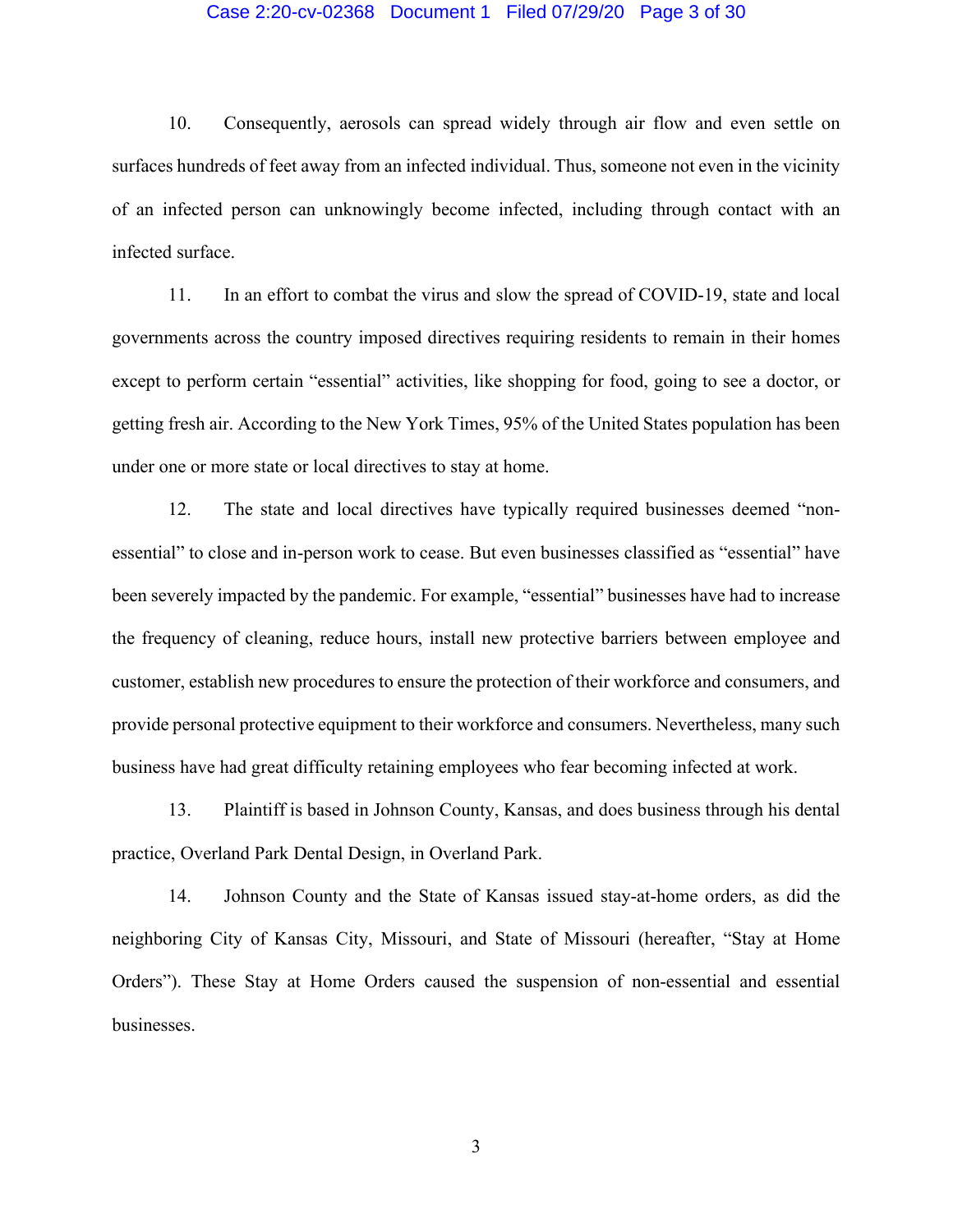#### Case 2:20-cv-02368 Document 1 Filed 07/29/20 Page 4 of 30

15. At least 42 states and countless local governments and public health departments issued substantially similar directives. The purpose of these orders was to mitigate and slow the spread of COVID-19.

16. The Stay at Home Orders and the transmission of COVID-19 have had a devastating effect on Plaintiff's business. Plaintiff's business was projected to have not less than \$1.4 million in revenue in 2020; however, the Stay at Home Orders and the transmission of COVID-19 resulted in the suspension of Plaintiff's business, which prevented Plaintiff from meeting his revenue projections.

17. Plaintiff has suffered direct physical loss to the property. Ingress and egress to the property has been limited due to the Stay at Home Orders and transmission concerns. And, according to the World Health Organization ("WHO"), the incubation period for COVID-19 can last up to 14 days. During this period (also known as the "pre-symptomatic" period), infected persons can be contagious, and disease transmission can occur before the infected person shows any symptoms or has any reason to believe they are infected.

18. Not only is COVID-19 spread by human-to-human transfer, but the WHO has confirmed COVID-[1](#page-3-0)9 can exist on contaminated objects or surfaces.<sup>1</sup> According to a study documented in The New England Journal of Medicine, COVID-19 was detectable in aerosols for up to three hours, up to four hours on copper, up to 24 hours on cardboard, and up to three days on plastic and stainless steel surfaces<sup>[2](#page-3-1)</sup> – all of which are materials used by Plaintiff throughout its

<span id="page-3-0"></span><sup>1</sup> *See* https://www.who.int/news-room/commentaries/detail/modes-of-transmission-of-virus-causing-covid-19 implications-for-ipc-precaution-recommendations ("[T]ransmission of the COVID-19 virus can occur by direct contact with infected people and indirect contact with surfaces in the immediate environment or with objects used on the infected person").

<span id="page-3-1"></span><sup>2</sup> *See* https://www.nih.gov/news-events/news-releases/new-coronavirus-stable-hours-surfaces; see also https://www.who.int/news-room/commentaries/detail/modes-of-transmission-of-viruscausing-covid-19 implications-for-ipc-precaution-recommendations*.*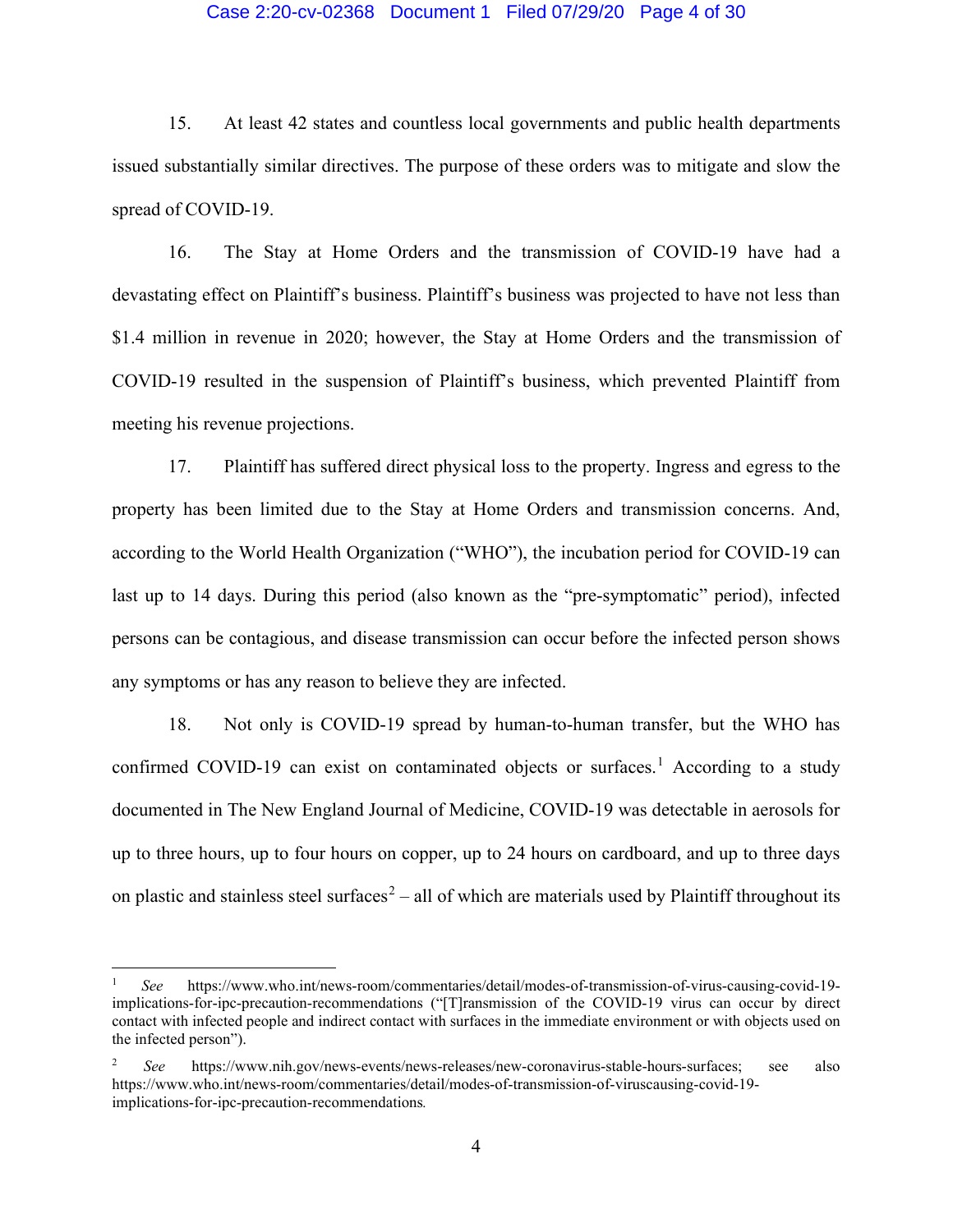#### Case 2:20-cv-02368 Document 1 Filed 07/29/20 Page 5 of 30

facilities and operations. Moreover, the study's results suggest that individuals could become infected with COVID-19 through indirect contact with surfaces or objects used by an infected person, whether they were symptomatic or not.[3](#page-4-0)

19. Current evidence shows that the first death from COVID-19 occurred as early as February 6, 2020. This suggests the virus has circulated in the United States far longer than first reported and previously assumed. It is likely customers, employees, and/or other visitors to the insured property were infected with the coronavirus and thereby caused physical loss and damage to the property.

20. The transmission of COVID-19 and Stay at Home Orders have otherwise affected Plaintiff's business. For example, customers either cannot access Plaintiff's property due to the Stay at Home Orders or will not access Plaintiff's property for fear of being infected with or spreading COVID-19. The pandemic, and the Stay at Home and similar orders, have similarly restricted Plaintiff's suppliers.

21. In addition, the spread of COVID-19 has made the insured premises unsuitable for its intended use.

22. But Plaintiff, like countless other small businesses, prepared for an unexpected event like the COVID-19 pandemic. Specifically, Plaintiff purchased property insurance from Defendant, bearing Policy No. D012931-16 (the "Policy"), that did not exclude pandemic coverage. A true and accurate copy of the Policy is attached hereto as Exhibit A.

<span id="page-4-0"></span>23. The Policy is comprised of a number of forms and endorsements that define the scope of coverage. Upon information and belief, the forms and endorsements used in Plaintiff's Policy are materially the same as those policies held by the members of the proposed class.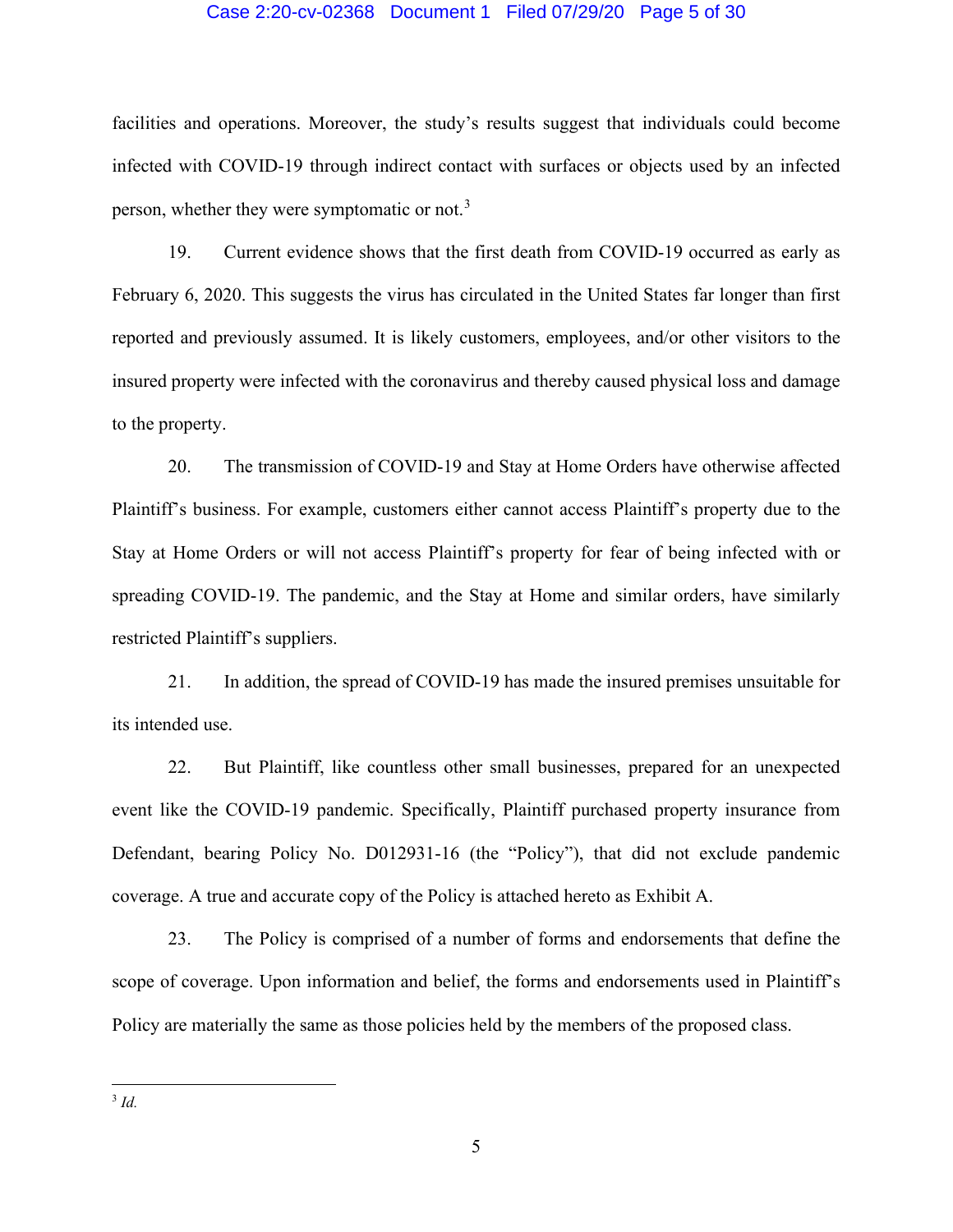## Case 2:20-cv-02368 Document 1 Filed 07/29/20 Page 6 of 30

24. The Policy is an "all-risk" policy meaning It covers "all direct physical damage to covered property … caused by or resulting from any covered cause of loss." Exhibit A at 29. As defined by the Policy, "'Covered Causes of Loss' means ALL RISK OF DIRECT PHYSICAL LOSS except as excluded or limited" by the Policy (*id*. at 46), and "'Damage' means partial or total loss of or damage to" covered property. *Id.* at 47

- 25. As set forth below, the Policy also provides coverage for:
	- a. losses sustained due to the necessary suspension of operations ("Practice Income" coverage) (*id.* at 31);
	- b. interruption of business caused by an order from a civil authority ("Civil Authority" coverage) (*id.* at 35);
	- c. expenses incurred to minimize suspension of business ("Extra Expense" coverage) (*id.* at 32);
	- d. necessary expenses to reduce the amount of damage ("Expenses to Reduce Damage" coverage) (*id.* at 35); and
	- e. expenses necessary to protect Covered Property from further damage in the event of a loss ("Sue and Labor" coverage) (*id.* at 50- 51).

26. In addition, the Policy requires Plaintiff to "[t]ake all reasonable steps to protect the covered property from further damage" when a loss occurs, which in this instance required Plaintiff to suspend operations to reduce the spread of COVID-19 and further losses occasioned by its spread on Plaintiff's premises. Exhibit A at 50.

27. On or about May 7, 2020, Plaintiff sought coverage related to COVID-19 and notified Defendant of loss covered by the Policy. In response to Plaintiff's notice of claim, Defendant has failed to render a coverage decision and requested additional information beyond that required by the Policy to effectuate delay and denial of Plaintiff's claim. Upon information and belief, Defendant has uniformly refused to pay its insureds under its standard policy for losses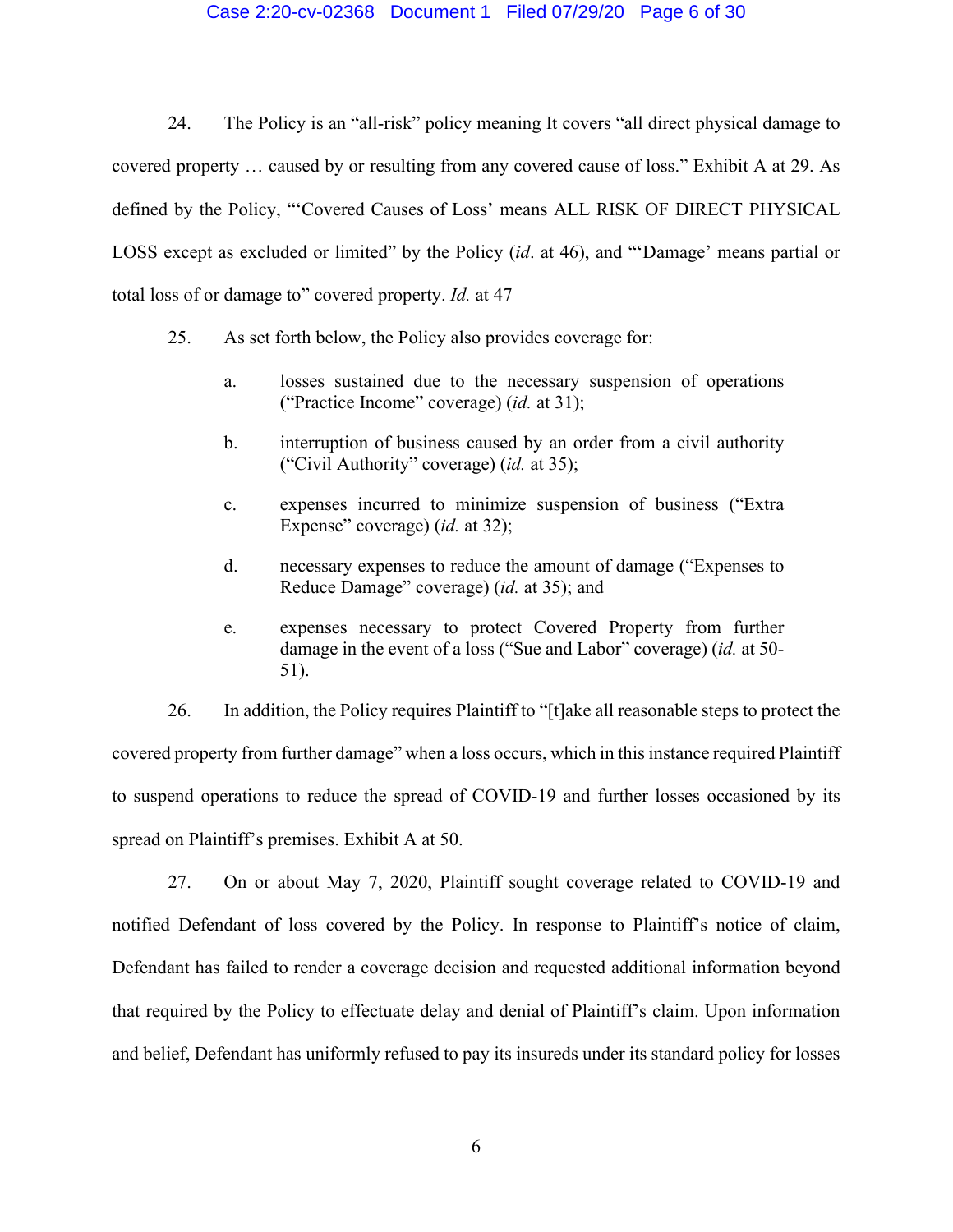#### Case 2:20-cv-02368 Document 1 Filed 07/29/20 Page 7 of 30

related to COVID-19. Defendant is in breach of its obligations by refusing to provide coverage despite having sufficient information to evaluate and pay the claim.

28. Defendant has caused material harm to Plaintiff and the proposed class by refusing coverage under the Policy.

29. On behalf of himself and the class, Plaintiff seeks to recover compensatory damages for breach of contract, as well as declaratory and injunctive relief.

#### **PARTIES**

30. Plaintiff Patrick B. Lillis, DDS, is a citizen and resident of Kansas.

31. Defendant Aspen American Insurance Company, is a Texas corporation, with its principal place of business in Rocky Hill, Connecticut.

## **JURISDICTION AND VENUE**

32. Jurisdiction is proper in this Court pursuant to 28 U.S.C. § 1332(d)(2) because this is a class action in which at least one member of the class is a citizen of a state different from Defendant, the amount in controversy exceeds \$5 million exclusive of interest and costs, and the proposed class contains more than 100 members.

33. Venue is proper in this Court pursuant to 28 U.S.C. § 1391 because a substantial portion of the events giving rise to Plaintiff's causes of action occurred in this judicial district and division. The Policy at issue covers Plaintiff's facilities located in the State of Kansas, and Plaintiff purchased the Policy from an insurance broker located in the State of Kansas.

#### **FACTUAL BACKGROUND**

34. COVID-19 and the Stay at Home Orders forced Plaintiff to suspend its operations. Plaintiff's facility is located in Overland Park, Johnson County, Kansas. There have been more than 4,800 confirmed cases of COVID-19 in Johnson County, Kansas, as of the date of this filing.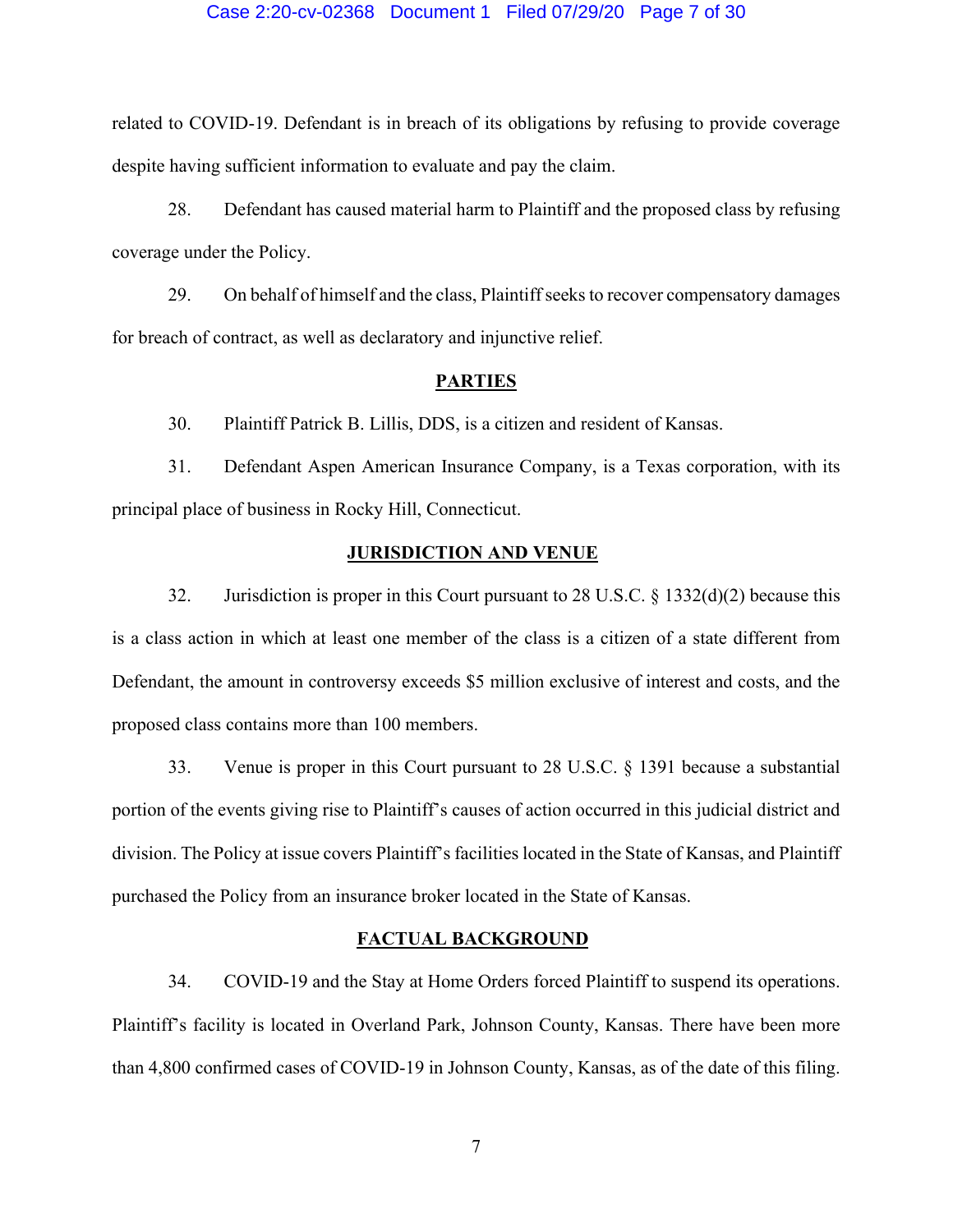## Case 2:20-cv-02368 Document 1 Filed 07/29/20 Page 8 of 30

35. Effective at 12:01 a.m. on March 24, 2020, Johnson County, Kansas issued a stayhome order to mitigate the spread of COVID-19 in Johnson County on the basis of a confirmed outbreak and person-to-person spread of COVID-19 in the United States, Kansas, and Johnson County.[4](#page-7-0) The Johnson County Order specifically recognized that COVID-19 spreads easily from person to person and may result in serious illness or death. It further identified COVID-19 as a public disaster affecting life, health, *property*, and the public peace. Johnson County issued the Order to mitigate and slow the spread of COVID-19 in the community.

36. Effective at 12:01 a.m. on March 28, 2020, the Kansas Governor issued an executive order establishing a statewide "stay-home" order in conjunction with the Kansas Essential Function Framework for COVID-19 response efforts, superseding the Johnson County Order. The Kansas order directed all Kansans to stay in their homes to slow the spread of COVID-19.[5](#page-7-1) The purpose of the Kansas order was to "mitigate the spread of COVID-19 throughout Kansas" as it recognized the confirmed presence of positive cases in 31 counties.<sup>[6](#page-7-2)</sup> On April 16, 2020, the Kansas Order was extended to May 3, 2020.<sup>[7](#page-7-3)</sup>

37. Although the Kansas and Johnson County Orders have been lifted, Plaintiff continues to suffer losses due to COVID-19.

38. At least 42 states and countless local governments have issued substantially similar orders and directives, the purpose of which was to mitigate and slow the spread of COVID-19.

<span id="page-7-0"></span><sup>4</sup> https://www.jocogov.org/sites/default/files/documents/CMO/JoCo%20Public%20Health%2 0Officer%20Stay%20at%20Home%20Order%203-22-20.pdf

<span id="page-7-1"></span><sup>5</sup> https://www.coronavirus.kdheks.gov/DocumentCenter/View/873/Essential-Activities-and-Essential-Functions-PDF---4-15-20

<span id="page-7-2"></span>https://governor.kansas.gov/wp-content/uploads/2020/03/EO20-16.pdf

<span id="page-7-3"></span><sup>7</sup> https://www.coronavirus.kdheks.gov/DocumentCenter/View/132/Executive-Order-20-24-Statewide-Stay-Home-Order-PDF---4-16-20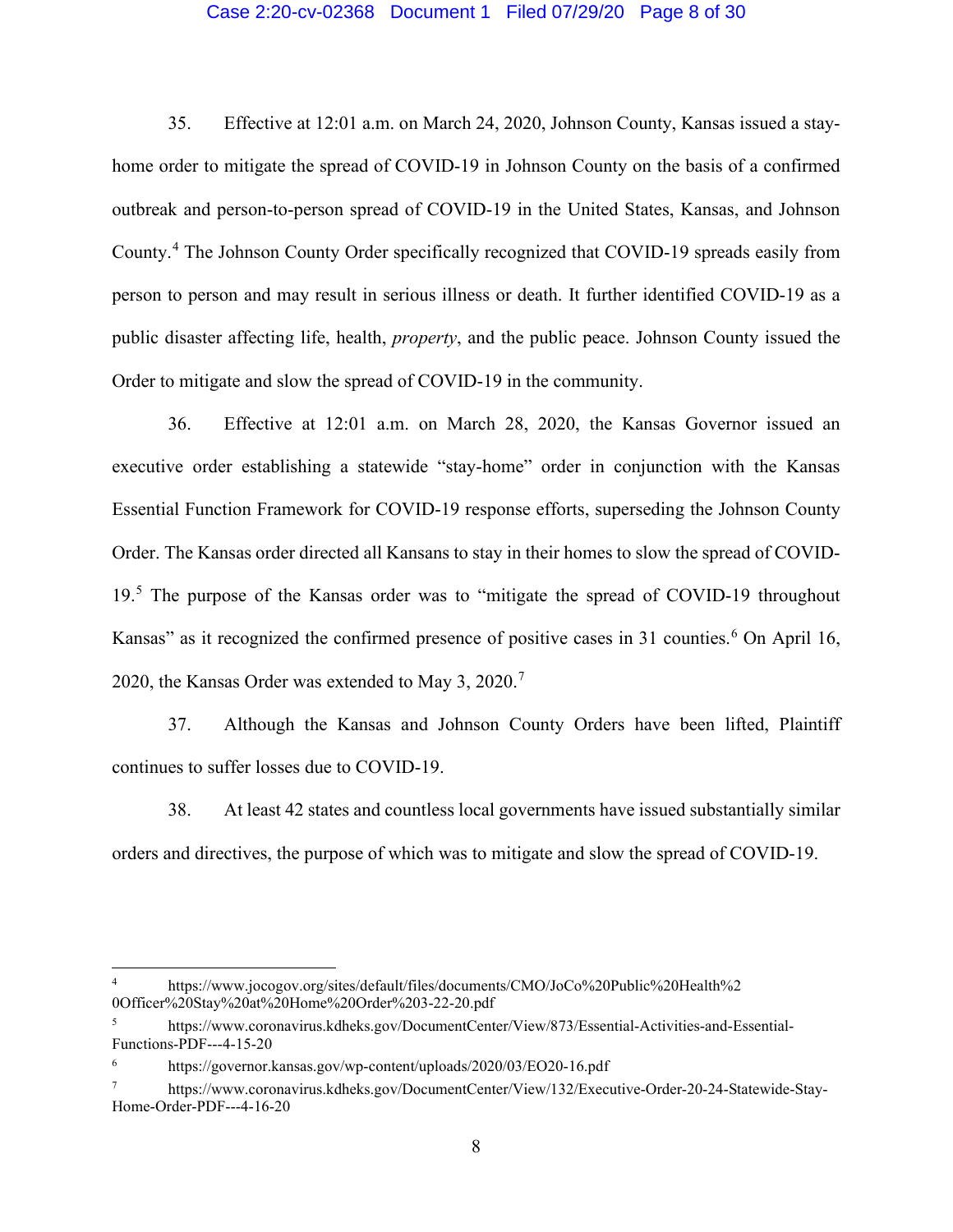## Case 2:20-cv-02368 Document 1 Filed 07/29/20 Page 9 of 30

39. According to the CDC, everyone is at risk of getting COVID-19. The virus can spread by respiratory droplets when an infected person coughs, sneezes, or talks. A person can become infected from respiratory droplets, or even by touching a surface or object that has the virus on it and then by touching the mouth, nose, or eyes. $8$  The virus can live on surfaces for several days if not longer.<sup>[9](#page-8-1)</sup>

40. In addition, a number of scientific publications have reported finding COVID-19 in the air. The New England Journal of Medicine reported its finding that experimentally-produced aerosols containing the virus remained infectious in tissue-culture assays, with only a slight reduction in infectivity during a 3-hour period of observations. "Aerosols from infected persons may therefore pose an inhalation threat even at considerable distances and in enclosed spaces…."[10](#page-8-2)

41. According to another study published in the New England Journal of Medicine, COVID-19 was detectable in aerosols for up to three hours, up to four hours on copper, up to 24 hours on cardboard, and up to three days on plastic and stainless steel.<sup>[11](#page-8-3)</sup>

42. All of these materials are used by Plaintiff throughout its facilities and operations.

43. The study's results indicate that individuals can become infected with COVID-19 through indirect contact with surfaces or objects used by an infected person, whether they were symptomatic or not.

44. A consensus appears to be emerging that COVID-19 can travel through the air via aerosols. For example, aerosol scientist Lidia Morawska of the Queensland University of

<span id="page-8-0"></span><sup>8</sup> https://www.cdc.gov/coronavirus/2019-ncov/downloads/2019-ncov-factsheet.pdf

<span id="page-8-1"></span><sup>9</sup> https://www.cdc.gov/coronavirus/2019-ncov/downloads/2019-ncov-factsheet.pdf

<span id="page-8-2"></span><sup>10</sup> https://www.nejm.org/doi/full/10.1056/NEJMc2009324

<span id="page-8-3"></span><sup>11</sup> https://www.nih.gov/news-events/news-releases/new-coronavirus-stable-hours-surfaces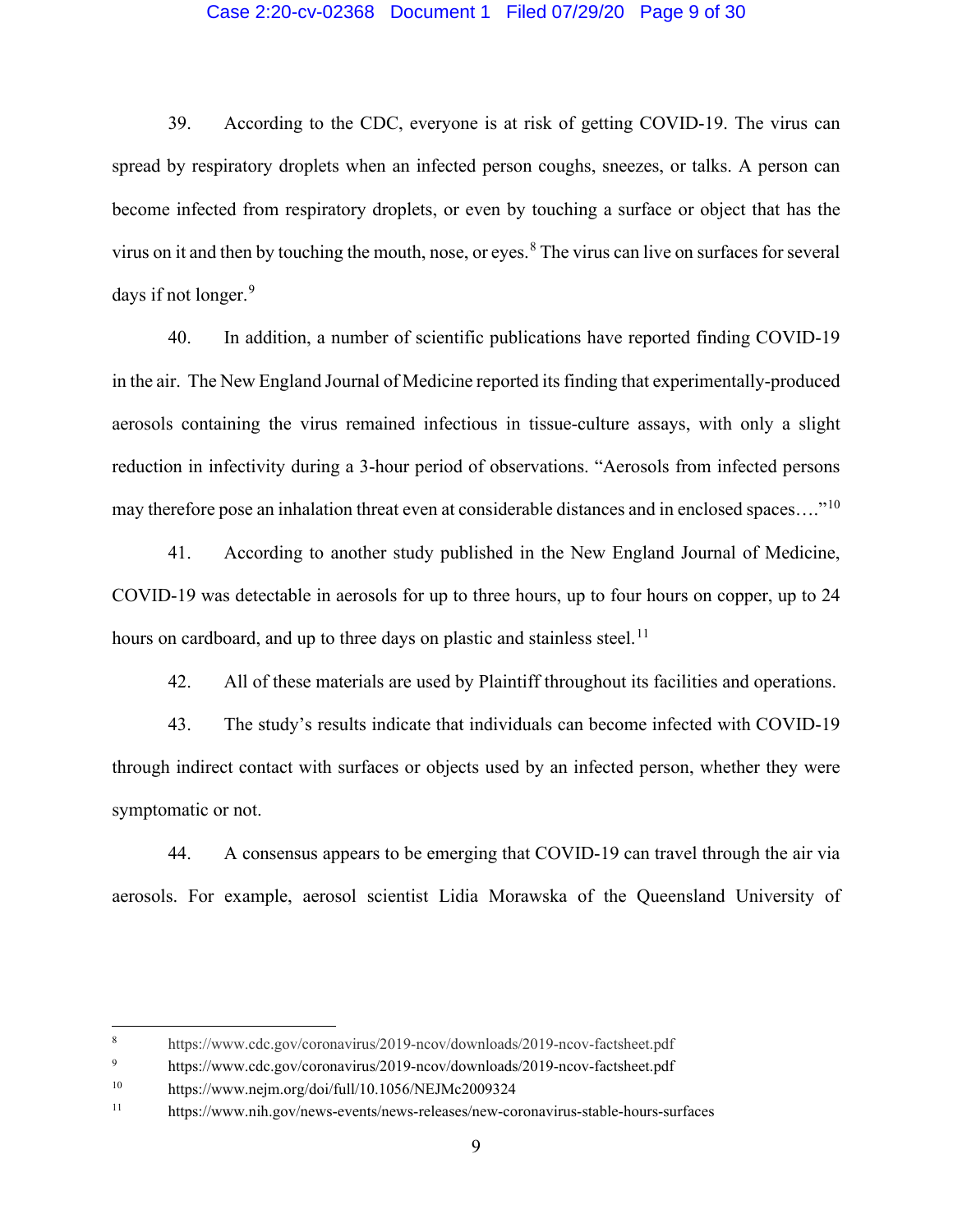## Case 2:20-cv-02368 Document 1 Filed 07/29/20 Page 10 of 30

Technology in Brisbane, Australia told *Nature* that, "In the minds of scientists working on this, there's absolutely no doubt that the virus spreads in the air. This is a no-brainer."<sup>[12](#page-9-0)</sup>

45. An April 2020 study published in the journal *Emerging Infectious Diseases* found a wide distribution of COVID-19 on surfaces and in the air about 13 feet from patients in two hospital wards in Wuhan, China, leading the authors to conclude that the virus spreads in aerosols in addition to large respiratory droplets. The investigators found evidence of the virus in swabs of floors, computer mice, trash bins, bed handrails, patients' face masks, health workers' personal protective equipment, and air vents. $13$ 

46. The authors also surmised that the high rate of positivity for floor samples in the hospital strongly suggest that droplets fall to the ground and then are spread via patients' shoes. For example, every sample tested from the pharmacy floor tested positive for COVID-19 even though no patients were housed there.<sup>[14](#page-9-2)</sup>

47. Another study conducted in Wuhan indicates that staff movement, floor cleaning, and the removal of personal protective equipment could transmit the virus through the re-suspension of virus-contaminated aerosols.<sup>[15](#page-9-3)</sup>

48. Kimberly Prather, an aerosol chemist at the University of California, San Diego told *Science* magazine: "I'm relieved to see aerosolization is accepted. This added airborne pathway helps explain why it is spreading so fast."[16](#page-9-4)

<span id="page-9-0"></span><sup>12</sup> https://www.nature.com/articles/d41586-020-00974-w

<span id="page-9-1"></span><sup>13</sup> https://www.cidrap.umn.edu/news-perspective/2020/04/study-finds-evidence-covid-19-air-hospitalsurfaces

<span id="page-9-2"></span><sup>14</sup> https://www.cidrap.umn.edu/news-perspective/2020/04/study-finds-evidence-covid-19-air-hospitalsurfaces

<span id="page-9-3"></span><sup>15</sup> https://www.biorxiv.org/content/10.1101/2020.03.08.982637v1

<span id="page-9-4"></span><sup>16</sup> https://www.sciencemag.org/news/2020/04/you-may-be-able-spread-coronavirus-just-breathing-newreport-finds#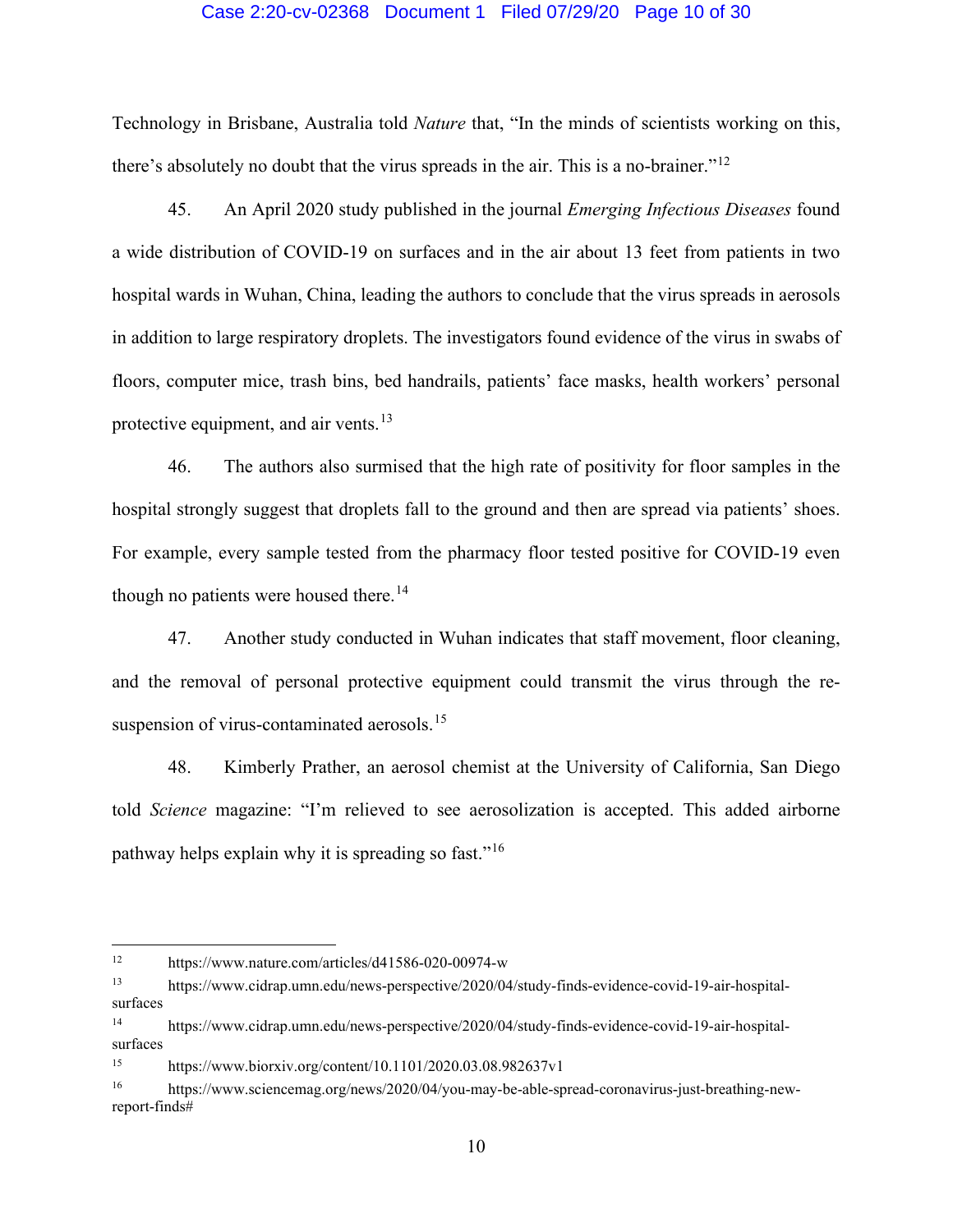## Case 2:20-cv-02368 Document 1 Filed 07/29/20 Page 11 of 30

49. Aerosol particles are held in the air by physical and chemical forces. The suspended particles remain for hours or more, depending on factors such as heat and humidity. If virus particles can be suspended in air for more than a few seconds, like, for instance, the measles virus can, then anyone passing through could become infected by an aerosol cloud. And the virus can travel long distances and land on surfaces, only to be stirred back up into the air later by cleaning or other disturbances.

50. The SARS virus that caused a 2003 epidemic is a coronavirus and is similar to COVID-19. As a result, the behavior of SARS during the 2003 epidemic provided evidence about aerosol risk from COVID-19.

51. A 2014 analysis of SARS published in the journal *Clinical Infectious Diseases* investigated a seemingly puzzling outbreak in a Hong Kong apartment complex whose residents had not been in close contact with each other.<sup>[17](#page-10-0)</sup> The study found that "airborne spread was the most likely explanation, and the SARS coronavirus could have spread over a distance of 200 meters," or about  $600$  feet.<sup>[18](#page-10-1)</sup>

52. The implications of airborne spread of the virus are extremely serious. Airborne spread means that the virus can travel long distances from any infected person. It can then infect someone who unknowingly walks through a viral cloud. It can also infect someone by settling on a physical surface, which someone touches and later becomes infected. And regardless of the transmission method, the evidence suggests that COVID-19 can be transmitted by shoes even once it reaches the ground.

<span id="page-10-0"></span><sup>17</sup> https://academic.oup.com/cid/article/58/5/683/365793

<span id="page-10-1"></span><sup>18</sup> *Id.*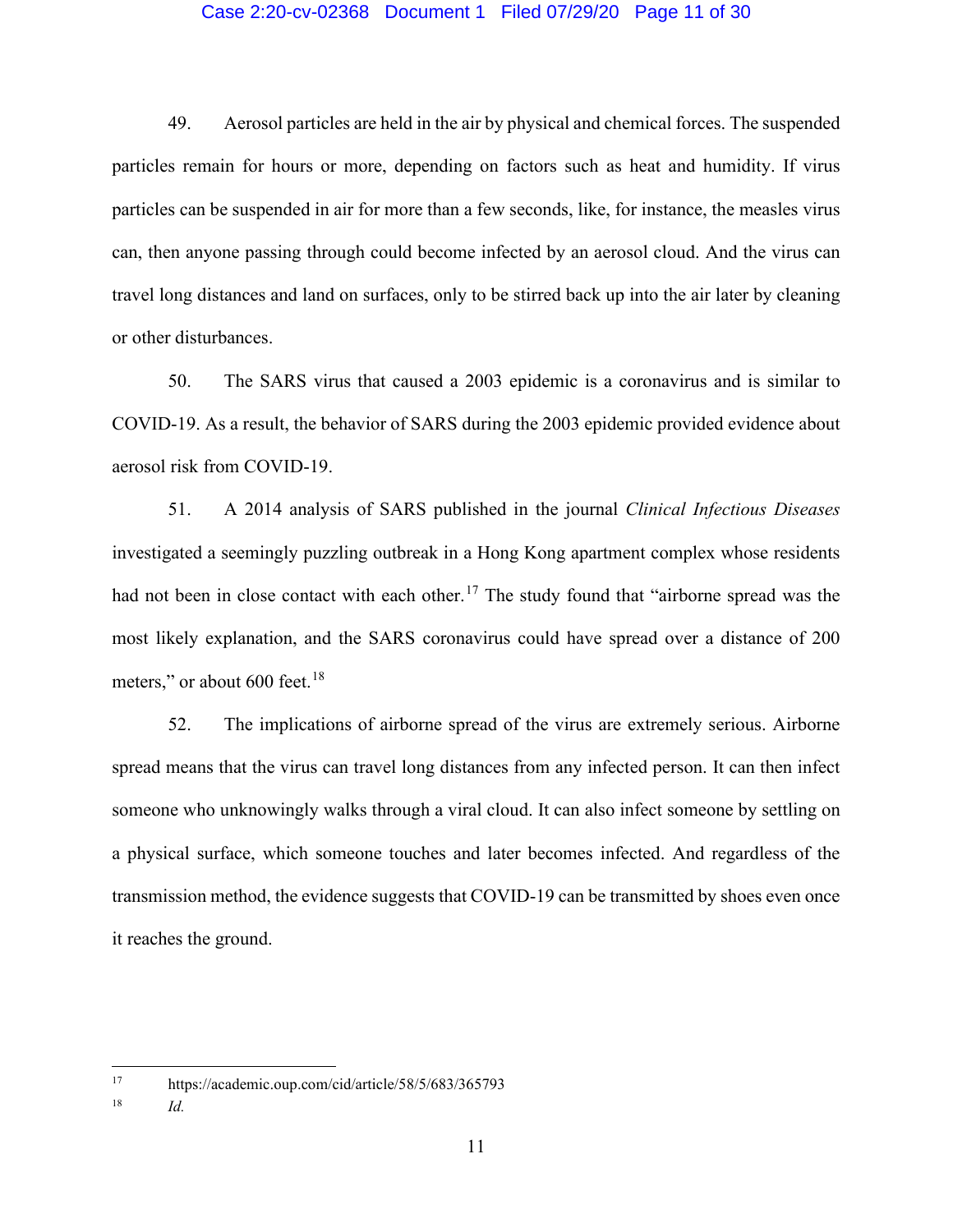## Case 2:20-cv-02368 Document 1 Filed 07/29/20 Page 12 of 30

53. State and local governments have determined that without the stay at home orders, COVID-19 could spread rampant throughout the community.

54. The Stay at Home Orders in and around Plaintiff's place of business also explicitly acknowledge that COVID-19 causes direct physical damage and loss to property:

- a. the Johnson County, Kansas Order stated that COVID-19 "endanger[s] health, safety and welfare of persons and **property** within the border of Johnson County, Kansas" and that it "remains a public disaster affecting life, healthy, **property**, and the public space.<sup>19</sup> (emphasis added);
- b. the City of Kansas City, Missouri, issued Order 20-01 in response to the pandemic, which stated that "the City wishes to employ all means available under the law to protect public life, health, safety and **property** to limit the development, contraction and spread of COVID-19<sup>"[20](#page-11-1)</sup> (emphasis added).

55. In order to protect itself against risks like COVID-19, Plaintiff purchased the Policy from Defendant. The Policy was in effect at the time of the outbreak and remains in effect today. Plaintiff paid all premiums required by the Policy.

56. Plaintiff is the Named Insured under the Policy, which remains in force.

57. Defendant is the effective and liable insurer of the Policy and policies meeting the class definition.

58. Generally, under property insurance policies like those issued by Defendant to Plaintiff and class members, the insuring agreements provide coverage for all risks of physical loss or damage to property, unless specifically excluded.

<span id="page-11-0"></span><sup>19</sup> https://www.jocogov.org/sites/default/files/documents/CMO/JoCo%20Public%20 Health%20Officer%20Stay%20at%20Home%20Order%203-22-20.pdf

<span id="page-11-1"></span><sup>20</sup> http://mediaassets.kshb.com/NWT/Sam/Mayor%20Lucas%20Stay%20at%20Home%20 Order.pdf?\_ga=2.87564241.83785035.1587504680-1549958454.1581544124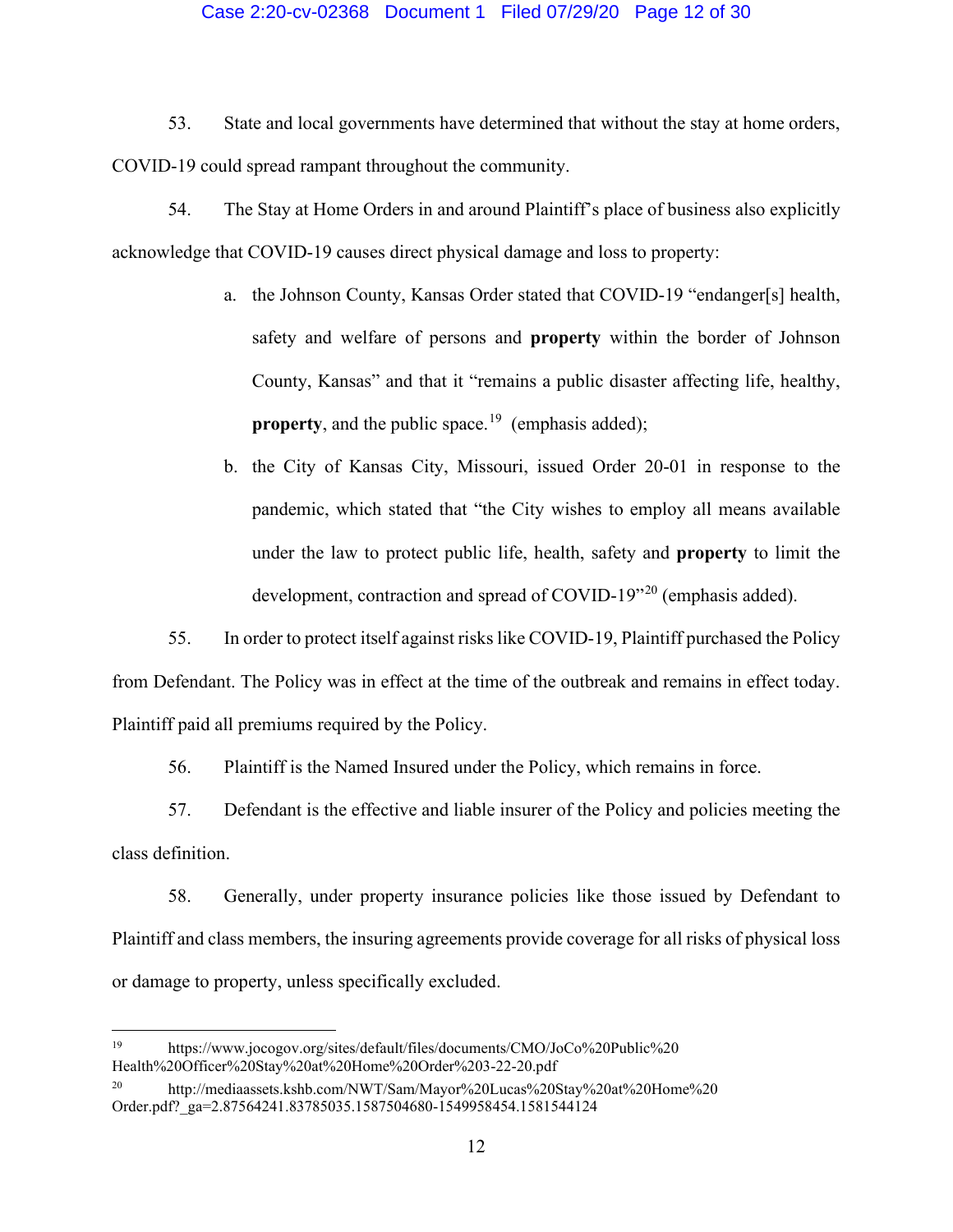## Case 2:20-cv-02368 Document 1 Filed 07/29/20 Page 13 of 30

59. The Policy is an "all-risk" policy meaning It covers "all direct physical damage to covered property … caused by or resulting from any covered cause of loss." Exhibit A at 29. As defined by the Policy, "'Covered Causes of Loss' means ALL RISK OF DIRECT PHYSICAL LOSS except as excluded or limited" by the Policy (*id*. at 46), and "'Damage' means partial or total loss of or damage to" covered property. *Id.* at 47

60. The Policy does not exclude or limit coverage for losses from a virus, like COVID-19, or pandemics.

61. The risk of a virus like COVID-19 was foreseeable to, if not foreseen by, insurance companies like the Defendant. The Insurance Services Office ("ISO"), an organization that provides policy writing services to insurers, has recognized for years that a virus can constitute physical damage to property. Specifically, in 2006, it announced the submission of an exclusion of loss "due to disease-causing agents such as viruses and bacteria."

62. In connection with circulating the virus exclusion, it sent the following statement to state insurance regulators:

Disease-causing agents may render a product impure (change its quality or substance), or enable the spread of disease by their presence on interior building surfaces or the surfaces of personal property. When disease-causing viral or bacterial contamination occurs, potential claims involve the cost of replacement of property (for example, the milk), cost of decontamination (for example, interior building surfaces), and business interruption (time element) losses. Although building and personal property could arguably become contaminated (often temporarily) by such viruses and bacteria, the nature of the property itself would have a bearing on whether there is actual property damage. An allegation of property damage may be a point of disagreement in a particular case.

63. Despite the availability of a specific exclusion for viruses, Plaintiff's Policy contains no such exclusion. Nor does Plaintiff's Policy contain an exclusion for "pandemics," "communicable disease," or anything similar.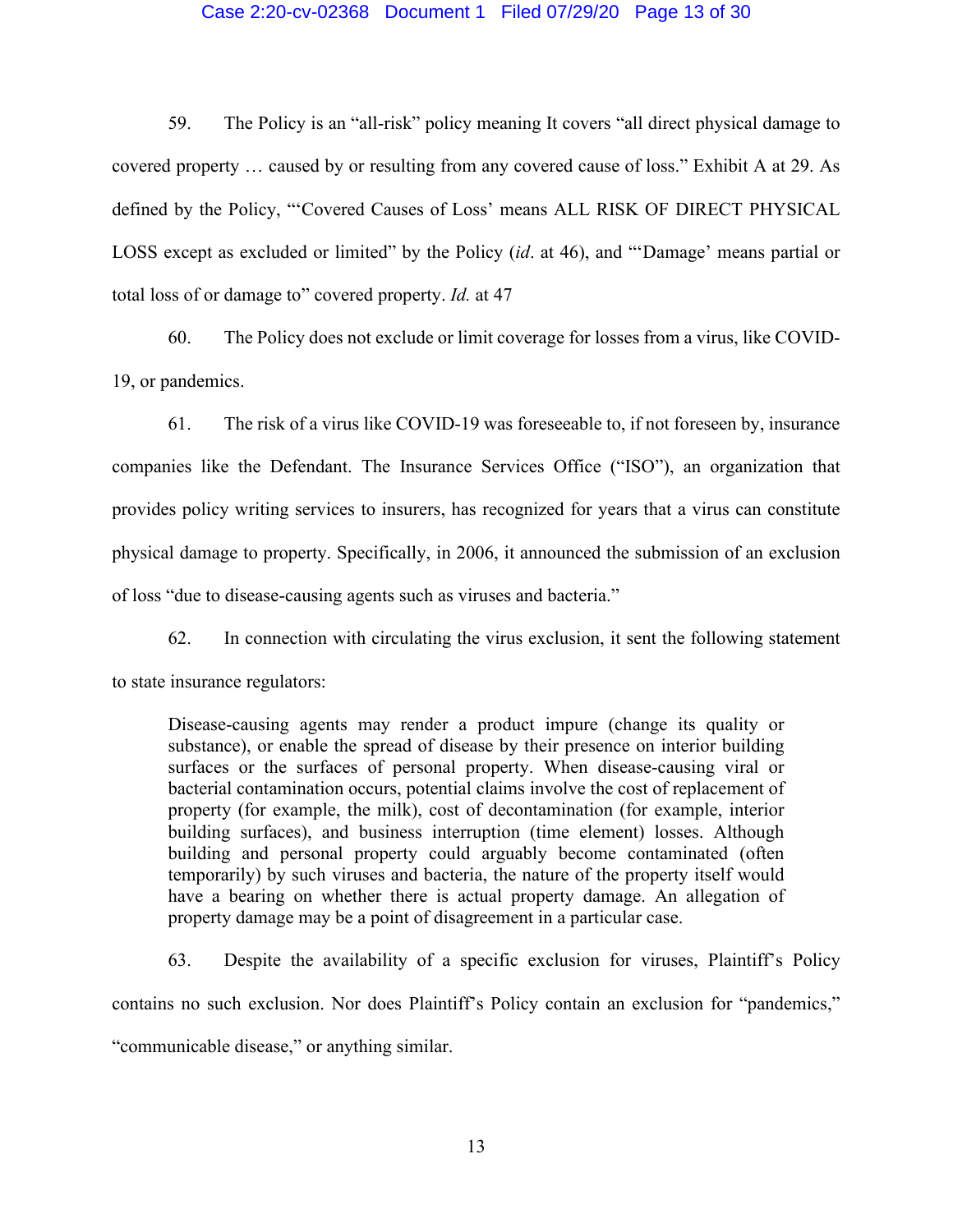#### Case 2:20-cv-02368 Document 1 Filed 07/29/20 Page 14 of 30

64. Because damage due to viruses constitutes physical damage and loss under the Policy, and the Stay at Home Orders have caused Plaintiff to have lost the use of its premises for their intended purpose, Plaintiff's losses are covered under the Policy. Moreover, to mitigate further losses, as required by the Policy, Plaintiff suspended operations when officials announced that COVID-19 posed a risk of causing further physical damage and loss.

65. The Policy provides coverage for several different types of losses arising from COVID-19 that are relevant here through specific Coverage Extensions:

66. Defendant is obligated to pay for actual loss of "**practice income**" sustained due to the necessary suspension of Plaintiff's practice caused by direct physical damage "caused by or resulting from a **covered cause of loss**." Exhibit A at 31. "Practice Income" means net income (net profit or loss before income taxes) that would have been earned or incurred, as well as continuing normal operating expenses, including payroll. *Id.* at 48. Coverage lasts during the "period of restoration" – beginning "24 hours immediately following" the direct loss and running through the date when the property should be repaired, rebuilt or replaced. *Id.* Plaintiff has suffered lost Practice Income because it suspended operations of its business due to COVID-19.

67. Defendant also agreed to provide coverage from an interruption to business caused by an order from a **"Civil Authority."** Exhibit A at 35. Specifically, Defendant agreed to "pay for the actual loss of **practice income**" that Plaintiff sustained "caused by action of civil authority that prohibits access to" Plaintiff's premises "due to the direct physical damage to property, other than" Plaintiff's premises, "caused by or resulting from any **covered cause of loss**." *Id.* Access was restricted to Plaintiff's premises due to the presence and threat of COVID-19 in the immediate surrounding areas and related Stay-at-Home Orders.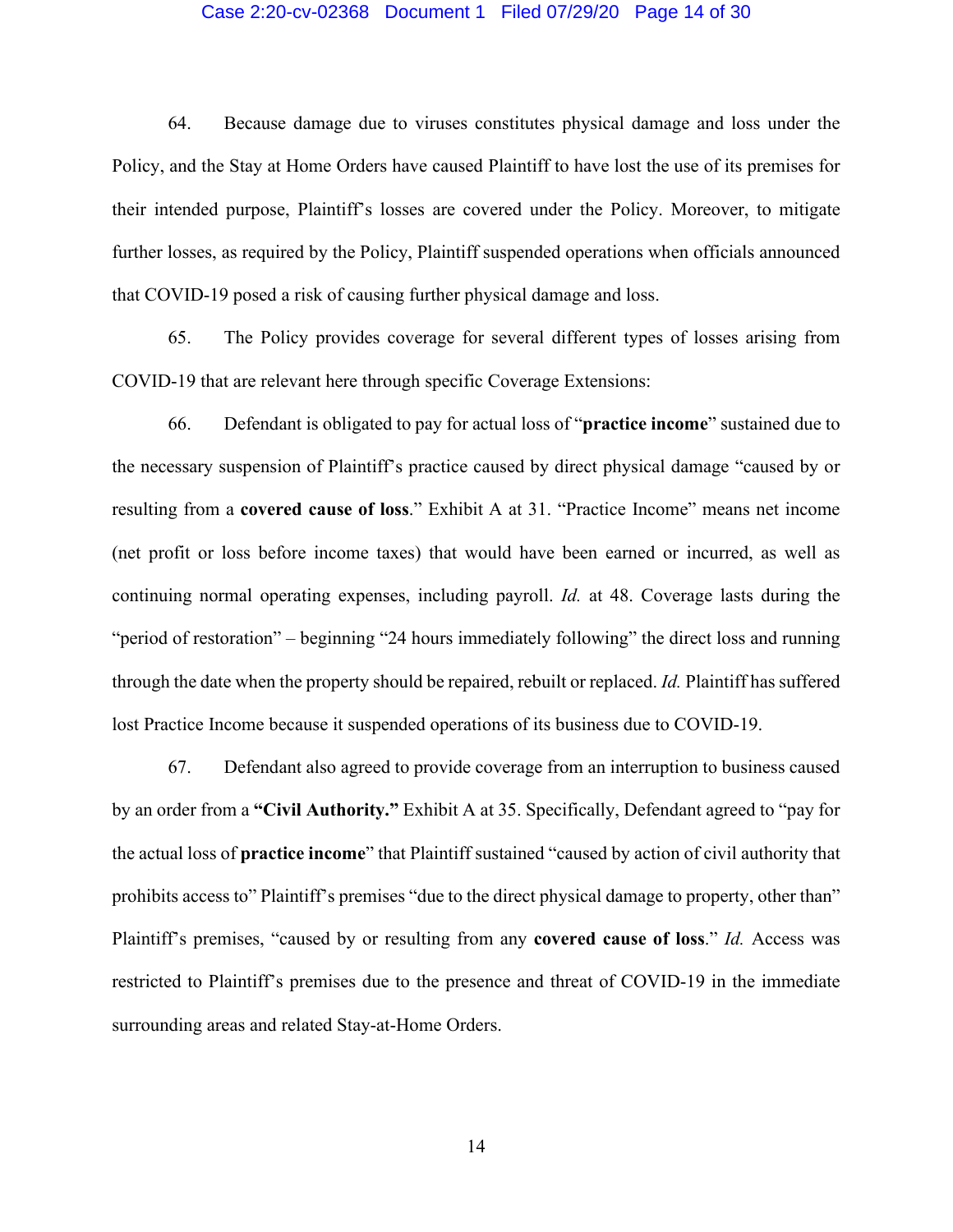#### Case 2:20-cv-02368 Document 1 Filed 07/29/20 Page 15 of 30

68. Defendant also agreed to pay for **"Extra Expense."** Exhibit A at 32. Extra Expenses are expenses "necessarily incurred … during the **period of restoration** to continue normal services and operations which are interrupted due to **damage** by a **covered cause of loss**." *Id.* Plaintiff has suffered Extra Expenses because it suspended operations due to COVID-19 to prevent physical damages to the premises by the presence or proliferation of the virus and the physical harm it could cause persons present there.

69. The Policy also provides coverage for "**Expenses to Reduce Damage**," pursuant to which Defendant agreed to pay any necessary expenses incurred to "reduce the amount of **damage**." Exhibit A at 35. Plaintiff has incurred expenses to reduce damage to its premises, because it suspended operations due to COVID-19 to prevent physical damage to the premises by the presence or proliferation of the virus and the physical harm it could cause persons present there.

70. Finally, the Policy also provides **"Sue and Labor"** coverage, which requires the insured to "[t]ake all reasonable steps to protect the covered property from further **damage** by a **covered cause of loss**," and "keep a record of your expenses for emergency and temporary repairs, for consideration in settlement of the claim" in the event of a loss or damage. Exhibit A at 50-51. Plaintiff has taken such steps by, for example, complying with the Stay-at-Home Orders.

71. Losses caused by COVID-19 and the related state and local Stay at Home Orders triggered these provisions of Defendant's Policy. Specifically, Plaintiff's operations were suspended, and it lost revenue and business opportunities because it was unable to provide dental services on its premises.

72. Plaintiff submitted a claim to Defendant for coverage under the Policy, but Defendant has either denied Plaintiff's claim or requested information not required to evaluate the claim in order to effectuate delay and denial.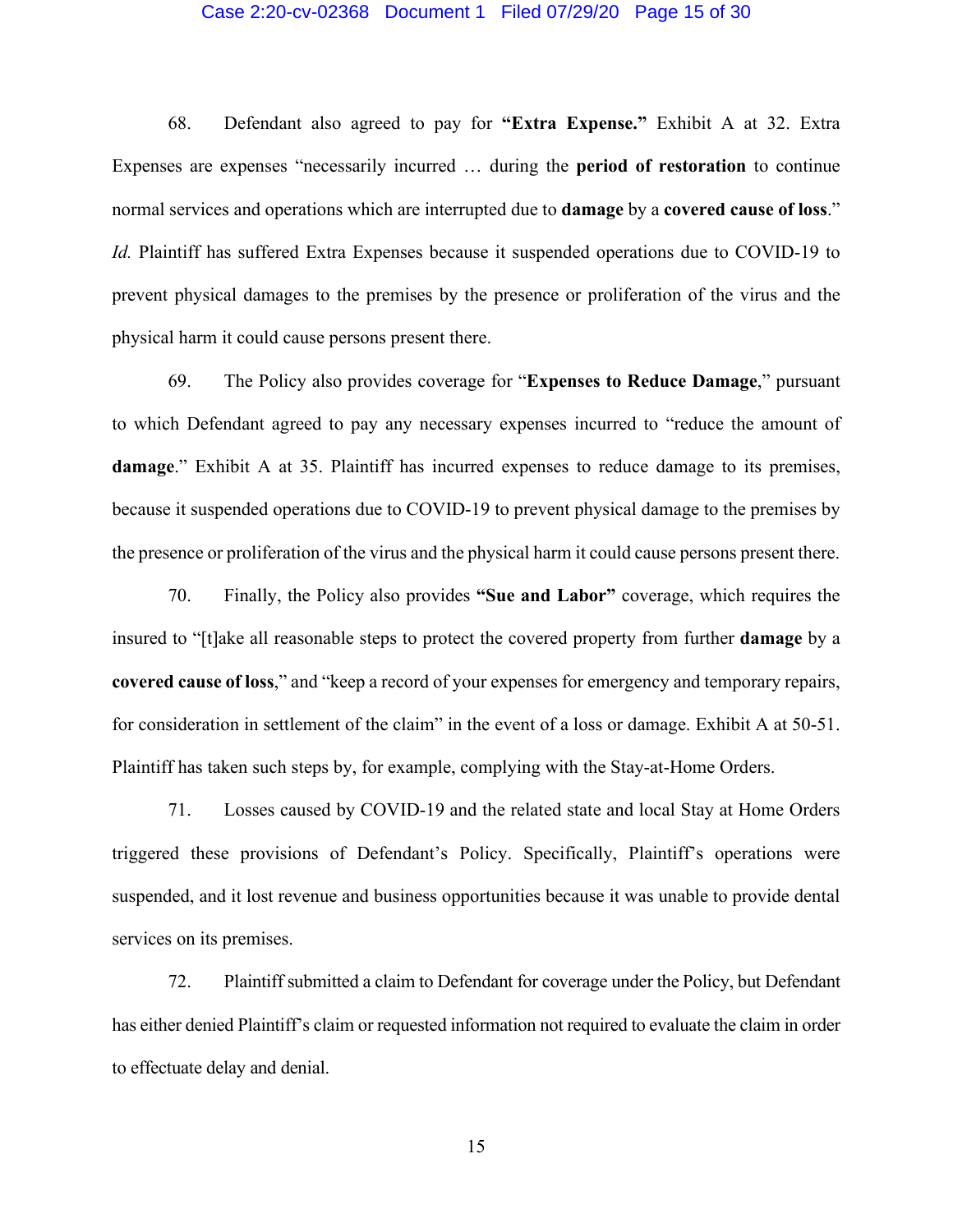## **CLASS ACTION ALLEGATIONS**

73. Pursuant to Federal Rules of Civil Procedure 23(a), 23(b)(1), 23(b)(2), 23(b)(3) and/or 23(c)(4), Plaintiff brings this action on behalf of himself and all others similarly situated, and seeks to represent the following nationwide classes:

- a. **Nationwide Declaratory Judgment and Injunctive Class.** All businesses subject to a Stay at Home Order that are covered by one of the Defendant's policies which contains **Practice Income, Civil Authority, Extra Expense, Expenses to Reduce Damage,** and/or **Sue and Labor** coverage on terms similar to the Plaintiff's policy ("Policies") which were in effect during the COVID-19 pandemic.
- b. **Nationwide Breach Class.** All policyholders of Defendant who made a claim and were denied coverage under one of Defendant's Policies due to COVID-19.
- c. **Kansas Subclass.** All policyholders who purchased one of Defendant's Policies in Kansas and were denied coverage due to COVID-19.

Excluded from the Class is the Defendant, any entity in which the Defendant has a controlling interest, any of the officers, directors, or employees of the Defendant, the legal representatives, heirs, successors, and assigns of the Defendant, anyone employed with Plaintiff's counsel's firms, and any Judge to whom this case is assigned, and his or his immediate family.

74. Plaintiff's Classes satisfy the numerosity, commonality, typicality, adequacy, and superiority requirements of a class action under Rule 23, as set forth more fully herein.

75. **Numerosity**. COVID-19 has impacted thousands of businesses across the country and Defendant is a nationwide insurer with, on information and belief, hundreds or more policies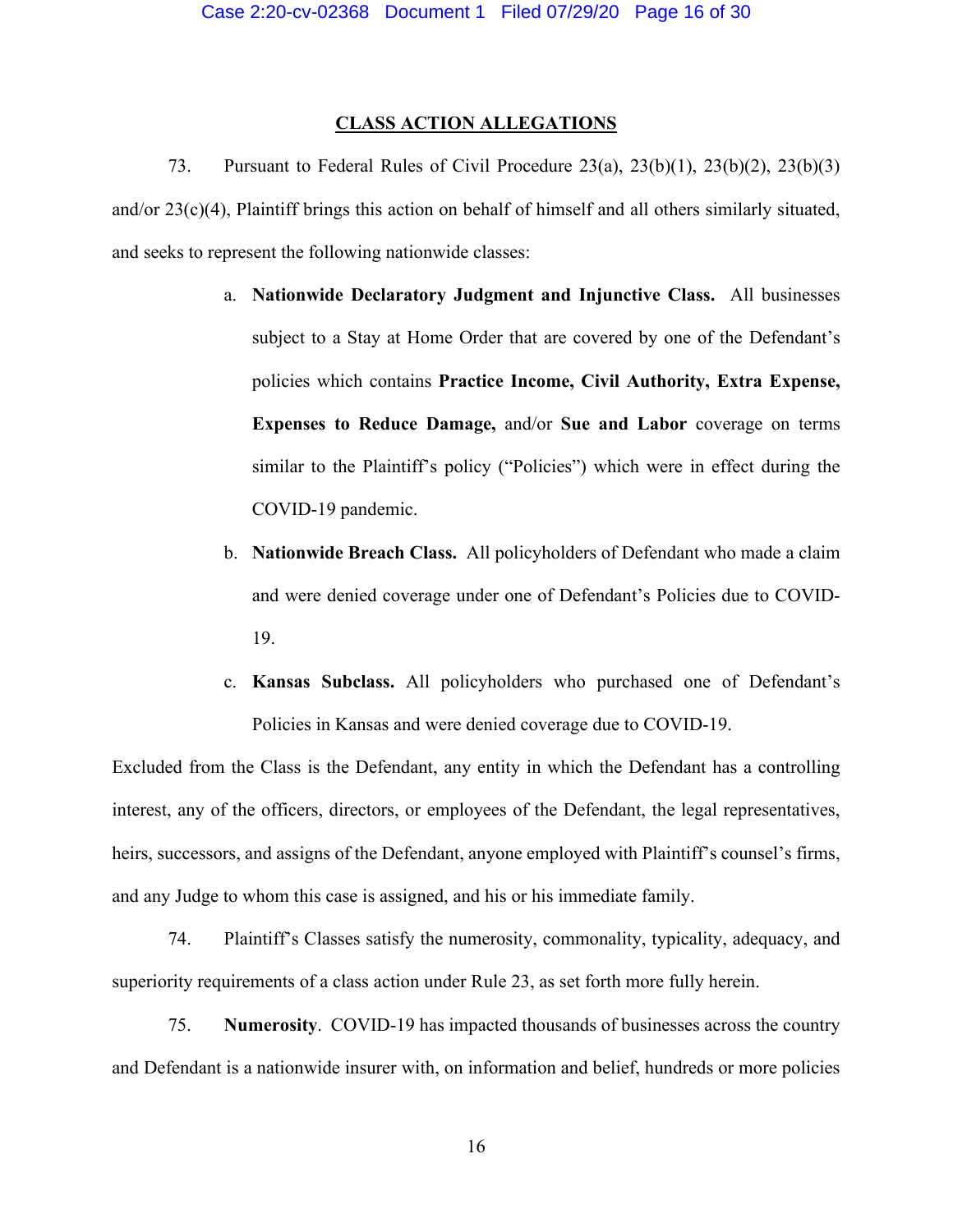## Case 2:20-cv-02368 Document 1 Filed 07/29/20 Page 17 of 30

issued with the relevant provisions. Consequently, the Classes each number in at least the hundreds and most likely thousands, and thus the numerosity standard is satisfied. Moreover, because the members of the Classes are geographically dispersed across the country, and members of the Kansas Subclass are geographically dispersed across the state, if not elsewhere, joinder of all Class members in a single action is impracticable. Class members and Kansas Subclass members may be informed of the pendency of this class action through direct mail or other means based on Defendant's records of its policyholders.

76. **Commonality**. There are questions of fact and law common to the Classes that predominate over any questions affecting only individual members. The questions of law and fact common to the Class arising from Defendant's actions include, without limitation, the following:

- a. Do the Policies cover losses resulting from the COVID-19 pandemic?
- b. Do the Policies cover losses resulting from state and local Stay At Home Orders requiring the suspension or reduction in business?
- c. Has Defendant wrongfully denied claims for business losses resulting from COVID-19 and/or the Stay at Home Orders?
- d. Does the **Practice Income** coverage of the Policies cover losses caused by suspension of business due to COVID-19 and/or the Stay-at-Home Orders?
- e. Does the **Civil Authority** coverage of the Policies cover losses caused by suspension of business due to Stay-at-Home Orders issued by state and local governments?
- f. Does the **Extra Expense** coverage of the Policies cover losses incurred to minimize the harm to Plaintiff and members of the Class' premises because of COVID-19 and/or the Stay-at-Home Orders?
- g. Does the **Expenses to Reduce Damage** coverage of the Policies cover losses incurred to minimize the harm to Plaintiff and members of the Class' premises because of COVID-19 and/or the Stay-at-Home Orders?
- h. Does the **Sue and Labor** coverage of the Policies cover losses caused by suspension in business due to COVID-19 and/or the Stay-at-Home Orders?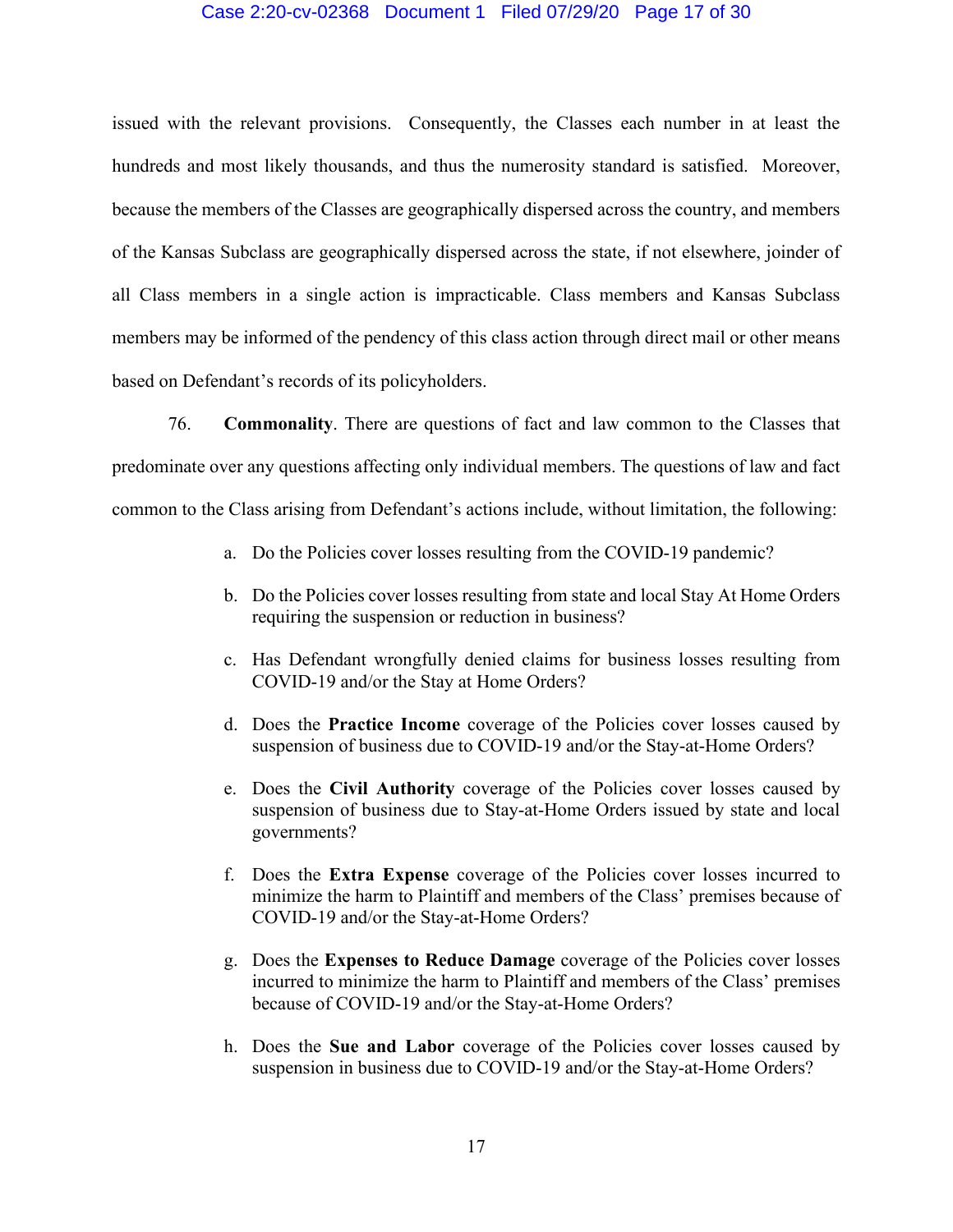- i. Has Defendant breached its Policies by refusing to cover COVID-19 related losses?
- j. Are Class members entitled to reasonable attorneys' fees and expenses?

77. **Predominance.** The questions set forth above predominate over any questions affecting only individual persons, and a class action is superior with respect to considerations of consistency, economy, efficiency, fairness, and equity to other available methods for the fair and efficient adjudication of the claims asserted herein. Specifically, thousands of business are impacted by Defendant's denial of coverage for COVID-19 losses and their claims arise from a common factual predicate, which is the nationwide shutdown and suspension of activities due to the virus.

78. **Typicality.** Plaintiff's claims are typical of those of the Classes as Plaintiff was subject to the same or similar policy provisions and the losses for all members relate to COVID-19 and the related closure orders and the claims arise from the same legal theories.

79. **Superiority**. A class action is the appropriate method for the fair and efficient adjudication of this controversy. Defendant has acted or refused to act on grounds generally applicable to the Class and Kansas Subclass. The presentation of separate actions by individual Class members and Kansas Subclass members would create a risk of inconsistent and varying adjudications, establish incompatible standards of conduct for Defendant, and/or substantially impair or impede the ability of Class members to protect their interests.

80. **Adequacy**. Plaintiff is an adequate representative of the Class and Kansas Subclass because he is a member of the Class and his interests do not conflict with the interests of those he seeks to represent. The interests of the Class members will be fairly and adequately protected by Plaintiff and its counsel, who have extensive experience prosecuting complex class litigation.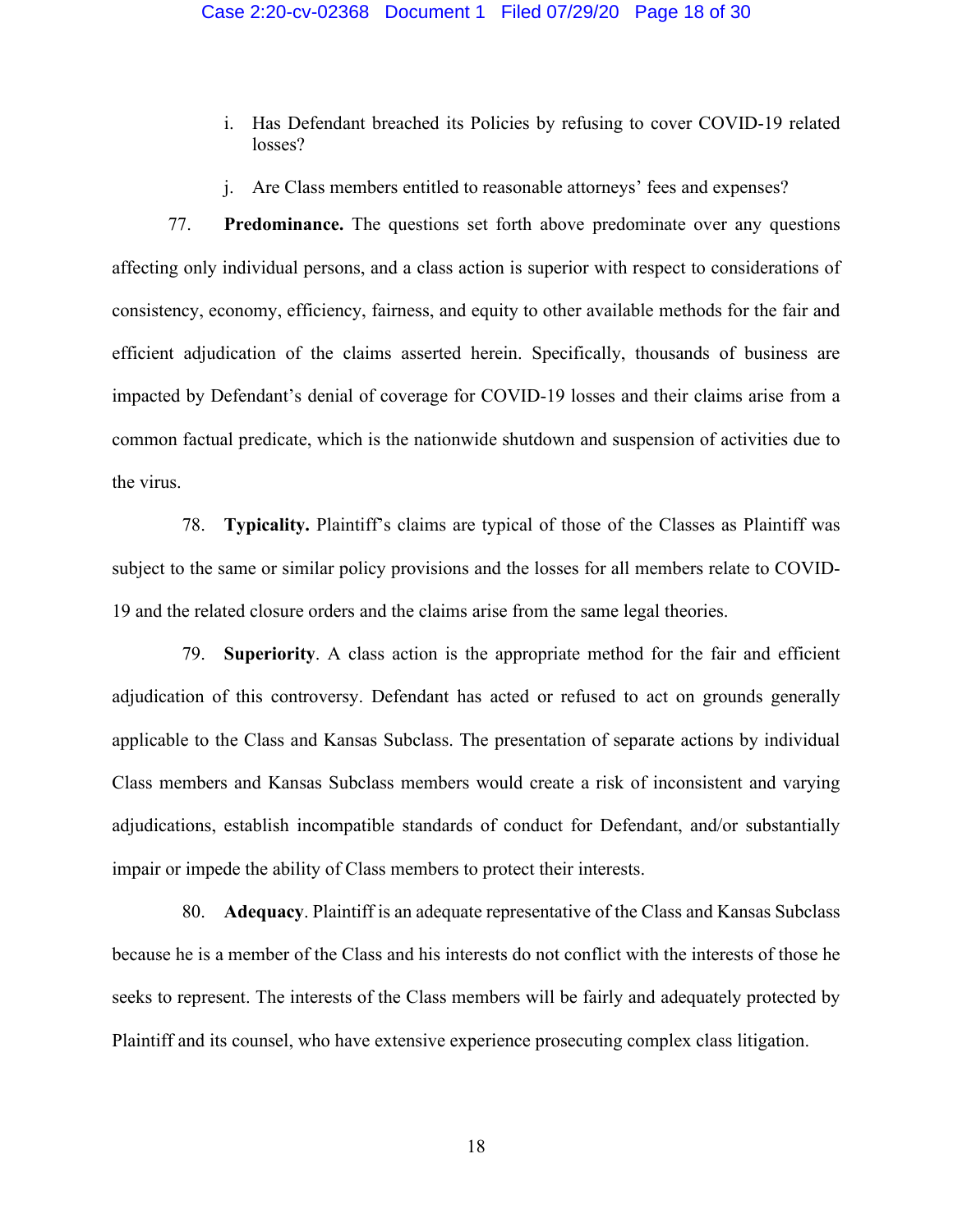#### 81. **Declaratory Relief and certification under Rule 23(b)(2) of the Federal Rules**

**of Civil Procedure**. On information and belief, Defendant has refused, or intends to refuse, coverage due to COVID-19 business interruption and other covered losses for all, or most, policyholders with covered Policies and final injunctive and/or declaratory relief mandating that Defendant cover the losses of Class members is appropriate respecting the class as a whole.

## 82. **Issue Class and Modification of Class Definitions and Creation of Subclasses**.

In the alternative, Plaintiff reserves the right to seek certification of one or more common issues pursuant to Rule  $23(c)(4)$ . In addition, Plaintiff reserves the right to modify the definitions of the class and/or create subclasses either by amendment to the complaint or by motion for class certification, including but not limited to subclasses for policyholders with each of the following Policy provisions: **Practice Income, Civil Authority, Extra Expense, Expenses to Reduce Damage** and/or **Sue and Labor** and/or other subclasses as may be appropriate or necessary.

# **COUNT I: DECLARATORY AND INJUNCTIVE RELIEF – PRACTICE INCOME (On behalf of Nationwide Declaratory Judgment and Injunctive Class and Kansas Subclass)**

83. The preceding paragraphs are incorporated by reference as if fully alleged herein.

84. The Declaratory Judgment Act, 28 U.S.C. §§ 2201 and 2202, allows this Court to declare the rights and other legal relations of the parties to this dispute.

85. An actual controversy has arisen and now exists between Plaintiff and the class, on the one hand, and Defendant, on the other hand, concerning the respective rights and duties of the parties under the Policies.

86. Plaintiff contends that Defendant has breached the Policies in the following respects:

a. Plaintiff and the class have suffered losses covered by the Practice

Income coverage in the Policies.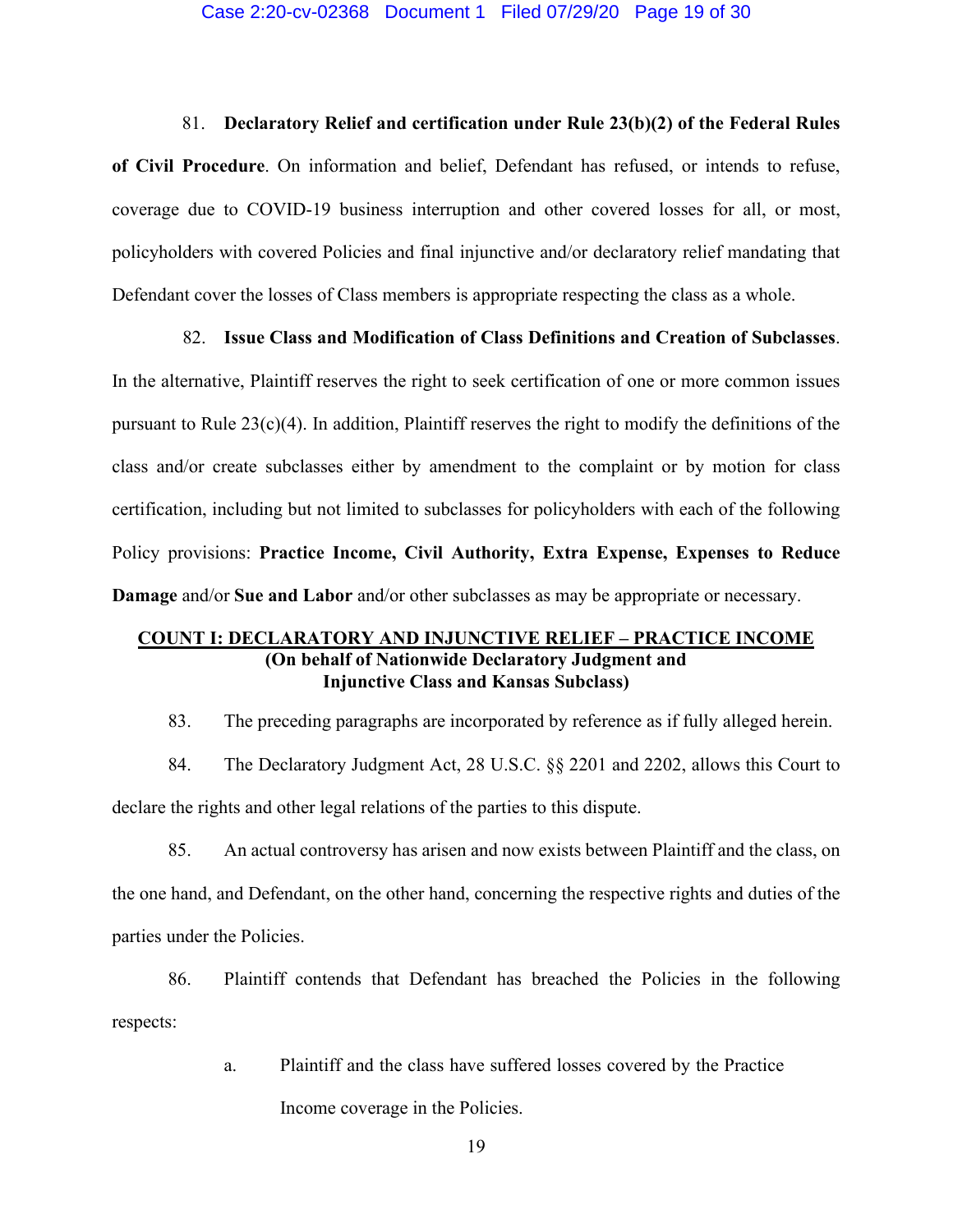## Case 2:20-cv-02368 Document 1 Filed 07/29/20 Page 20 of 30

- b. Defendant is obligated to pay Plaintiff and the class for those losses.
- c. Defendant has failed to pay Plaintiff and the class for those losses.

87. Plaintiff therefore seeks a declaration of the parties' respective rights and duties under the Policies and requests the Court declare the aforementioned conduct of Defendant unlawful and in material breach of the policies so that future controversies may be avoided.

88. Pursuant to a declaration of the parties' respective rights and duties under the policies, Plaintiff further seeks an injunction enjoining Defendant (1) from continuing to engage in conduct in breach of the Policies in regards to coverage decisions under the Practice Income provisions of the Policies; and (2) ordering Defendant to comply with the terms of the Policies in regards to coverage decisions.

## **COUNT II: BREACH OF CONTRACT – PRACTICE INCOME (On behalf of Nationwide Breach Class and Kansas Subclass)**

89. The preceding paragraphs are incorporated by reference as if fully alleged herein.

90. Plaintiff and the class purchased property coverage policies from Defendant.

91. The Policies are valid and enforceable contracts between the Defendant and Plaintiff and class members.

92. Plaintiff and the class substantially performed their obligations under the terms of the Policies including giving Defendant notice of their claims. Alternatively, Defendant has waived any terms or conditions of coverage and may not assert any term or condition in the Policies as a defense to liability.

93. Plaintiff and the class have sustained losses under the Practice Income coverage in the Policies arising from COVID-19 and associated state and local Stay at Home orders.

94. Defendant has not agreed to pay the claim for Practice Income or requested a proof of loss and denied coverage.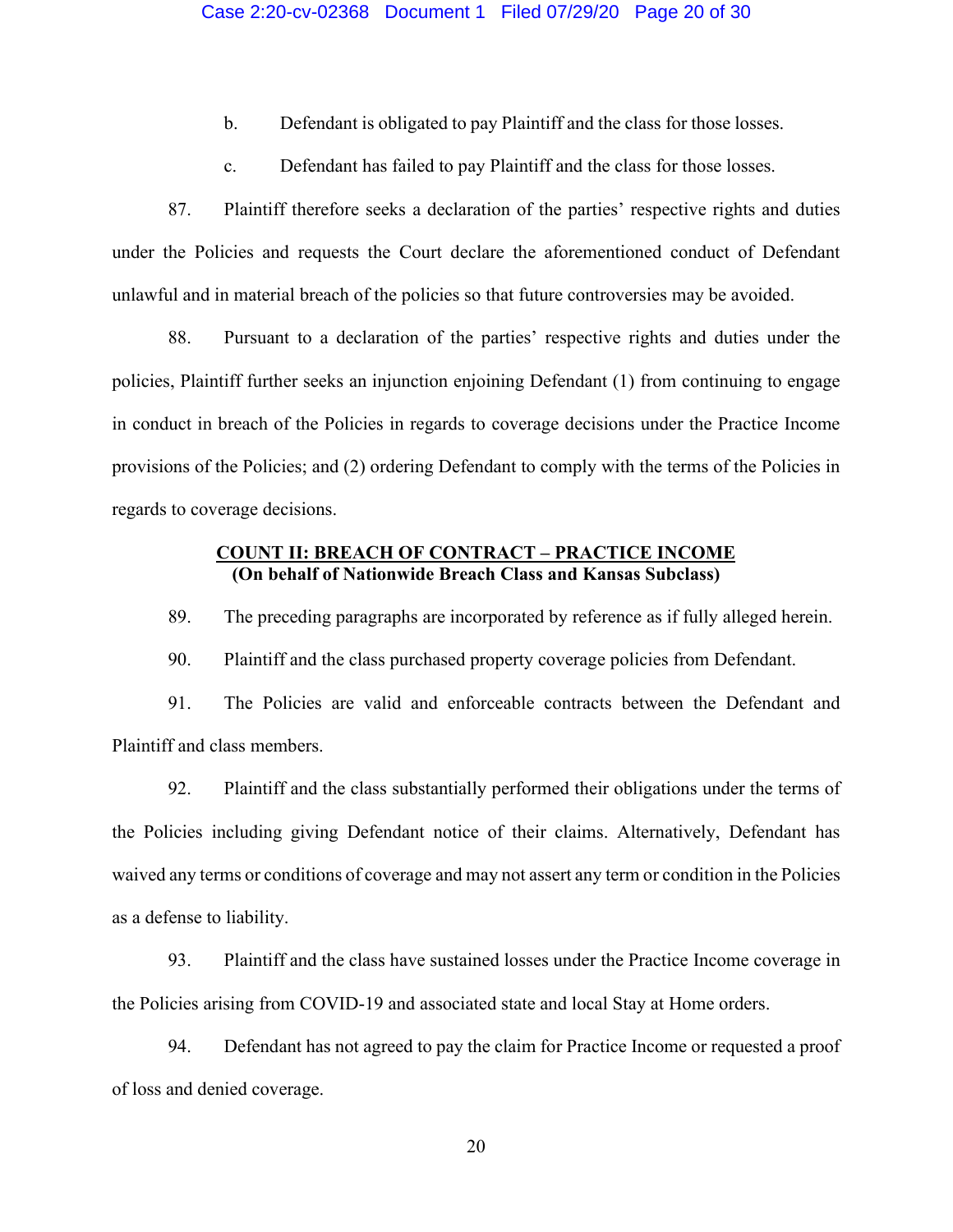## Case 2:20-cv-02368 Document 1 Filed 07/29/20 Page 21 of 30

95. Defendant has denied claims for Practice Income related to COVID-19 on a uniform and class-wide basis, in breach of the Policies.

96. As a direct and proximate result of Defendant's breaches, Plaintiff and the class have sustained damages in an amount to be determined at trial.

# **COUNT III: DECLARATORY AND INJUNCTIVE RELIEF – CIVIL AUTHORITY (On behalf of Nationwide Declaratory Judgment and Injunctive Class and Kansas Subclass)**

97. The preceding paragraphs are incorporated by reference as if fully alleged herein.

98. The Declaratory Judgment Act, 28 U.S.C. §§ 2201 and 2202, allows this Court to declare the rights and other legal relations of the parties to this dispute.

99. An actual controversy has arisen and now exists between Plaintiff and the class, on the one hand, and Defendant, on the other hand, concerning the respective rights and duties of the parties under the Policies.

100. Plaintiff contends that Defendant has breached the Policies in the following respects:

- a. Plaintiff and the class have suffered losses covered by the Civil Authority coverage in the Policies.
- b. Defendant is obligated to pay Plaintiff and the class for those losses.
- c. Defendant has failed to pay Plaintiff and the class for those losses.

101. Plaintiff therefore seeks a declaration of the parties' respective rights and duties under the Policies and requests the Court declare the aforementioned conduct of Defendant unlawful and in material breach of the Policies so that future controversies may be avoided.

102. Pursuant to a declaration of the parties' respective rights and duties under the policies, Plaintiff further seeks an injunction enjoining Defendant (1) from continuing to engage in conduct in breach of the Policies in regards to coverage decisions under the Civil Authority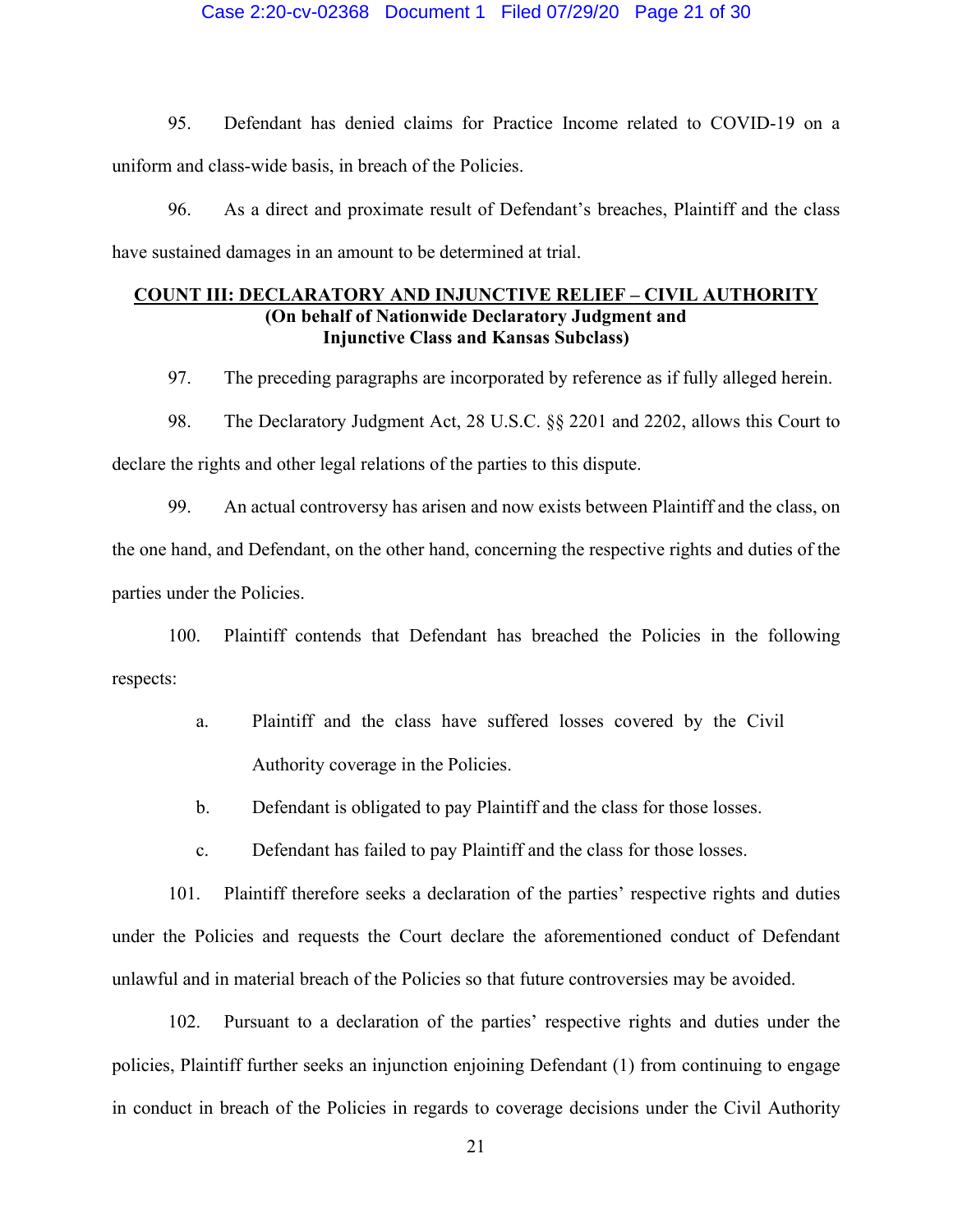## Case 2:20-cv-02368 Document 1 Filed 07/29/20 Page 22 of 30

coverage in the Policies; and (2) ordering Defendant to comply with the terms of the Policies in regards to coverage decisions.

# **COUNT IV: BREACH OF CONTRACT – CIVIL AUTHORITY (On behalf of Nationwide Breach Class and Kansas Subclass)**

103. The preceding paragraphs are incorporated by reference as if fully alleged herein.

104. Plaintiff and the class purchased property coverage policies from Defendant.

105. The Policies are valid and enforceable contracts between the Defendant and Plaintiff and class members.

106. Plaintiff and the class substantially performed their obligations under the terms of the Policies including giving Defendant notice of their claims. Alternatively, Defendant has waived any terms or conditions of coverage and may not assert any term or condition in the Policy as a defense to liability.

107. Plaintiff and the class have sustained a loss under the Civil Authority coverage in the Policies arising from COVID-19 and associated state and local Stay-at-Home orders.

108. Defendant has not agreed to pay the claims for Civil Authority coverage or requested a proof of loss and denied coverage.

109. Defendant has denied claims for recovery under the Civil Authority coverage in the Policies related to COVID-19 and the Stay at Home Orders on a uniform and class-wide basis, in breach of the Policies.

110. As a direct and proximate result of Defendant's breaches, Plaintiff and the class have sustained damages in an amount to be determined at trial.

# **COUNT V: DECLARATORY AND INJUNCTIVE RELIEF – EXTRA EXPENSE (On behalf of Nationwide Declaratory Judgment and Injunctive Class and Kansas Subclass)**

111. The preceding paragraphs are incorporated by reference as if fully alleged herein.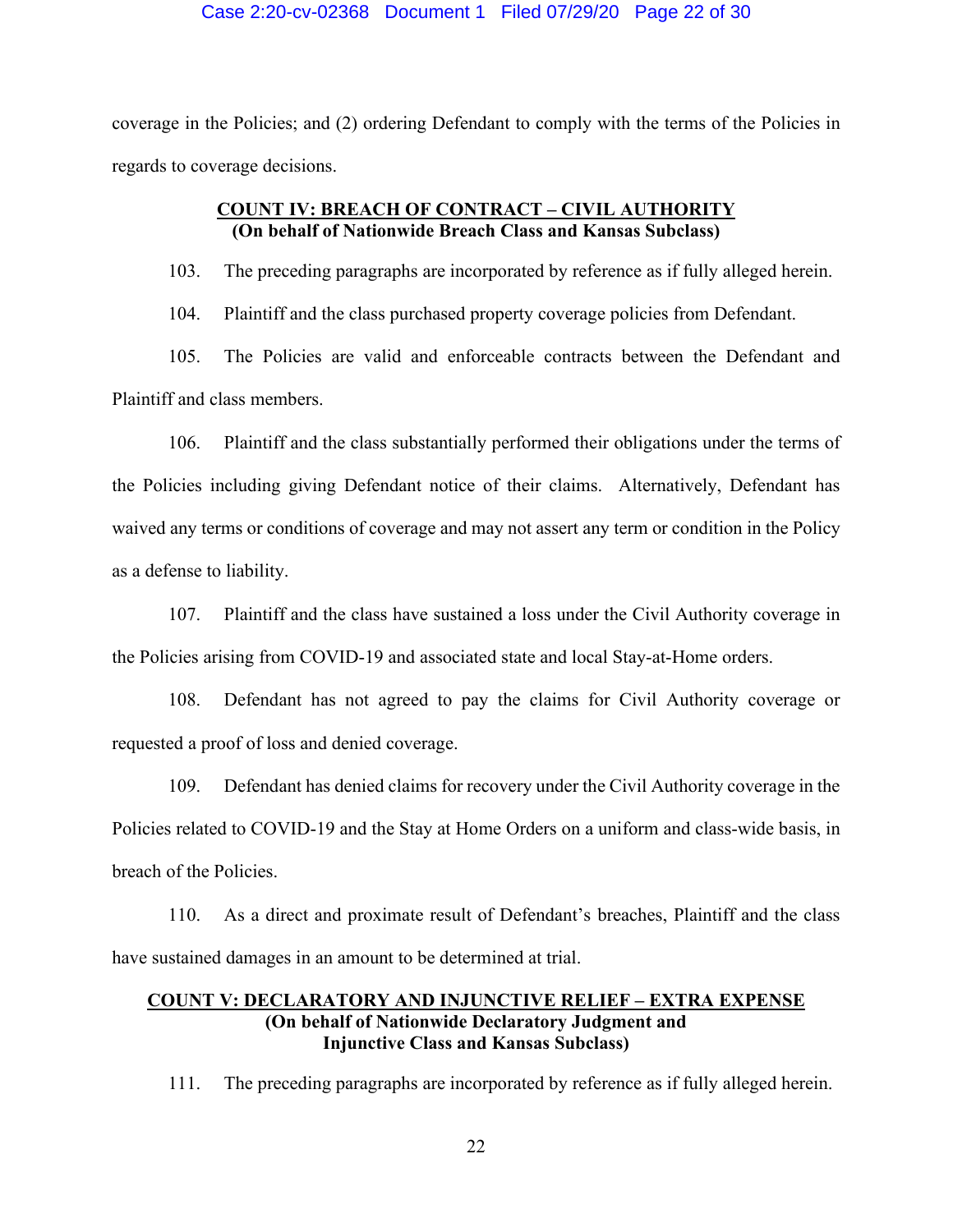## Case 2:20-cv-02368 Document 1 Filed 07/29/20 Page 23 of 30

112. The Declaratory Judgment Act, 28 U.S.C. §§ 2201 and 2202, allows this Court to declare the rights and other legal relations of the parties to this dispute.

113. An actual controversy has arisen and now exists between Plaintiff and the class, on the one hand, and Defendant, on the other hand, concerning the respective rights and duties of the parties under the Policies.

114. Plaintiff contends that Defendant has breached the Policies in the following respects:

- a. Plaintiff and the class have suffered losses covered by the Extra Expense coverage in the Policies.
- b. Defendant is obligated to pay Plaintiff and the class for those losses.
- c. Defendant has failed to pay Plaintiff and the class for those losses.

115. Plaintiff therefore seeks a declaration of the parties' respective rights and duties under the Policies and requests the Court declare the aforementioned conduct of Defendant unlawful and in material breach of the policies so that future controversies may be avoided.

116. Pursuant to a declaration of the parties' respective rights and duties under the policies, Plaintiff further seeks an injunction enjoining Defendant (1) from continuing to engage in conduct in breach of the Policies in regards to coverage decisions under the Extra Expense coverage in the Policies; and (2) ordering Defendant to comply with the terms of the Policies in regards to coverage decisions.

## **COUNT VI: BREACH OF CONTRACT – EXTRA EXPENSE (On behalf of Nationwide Breach Class and Kansas Subclass)**

- 117. The preceding paragraphs are incorporated by reference as if fully alleged herein.
- 118. Plaintiff and the class purchased property coverage policies from Defendant.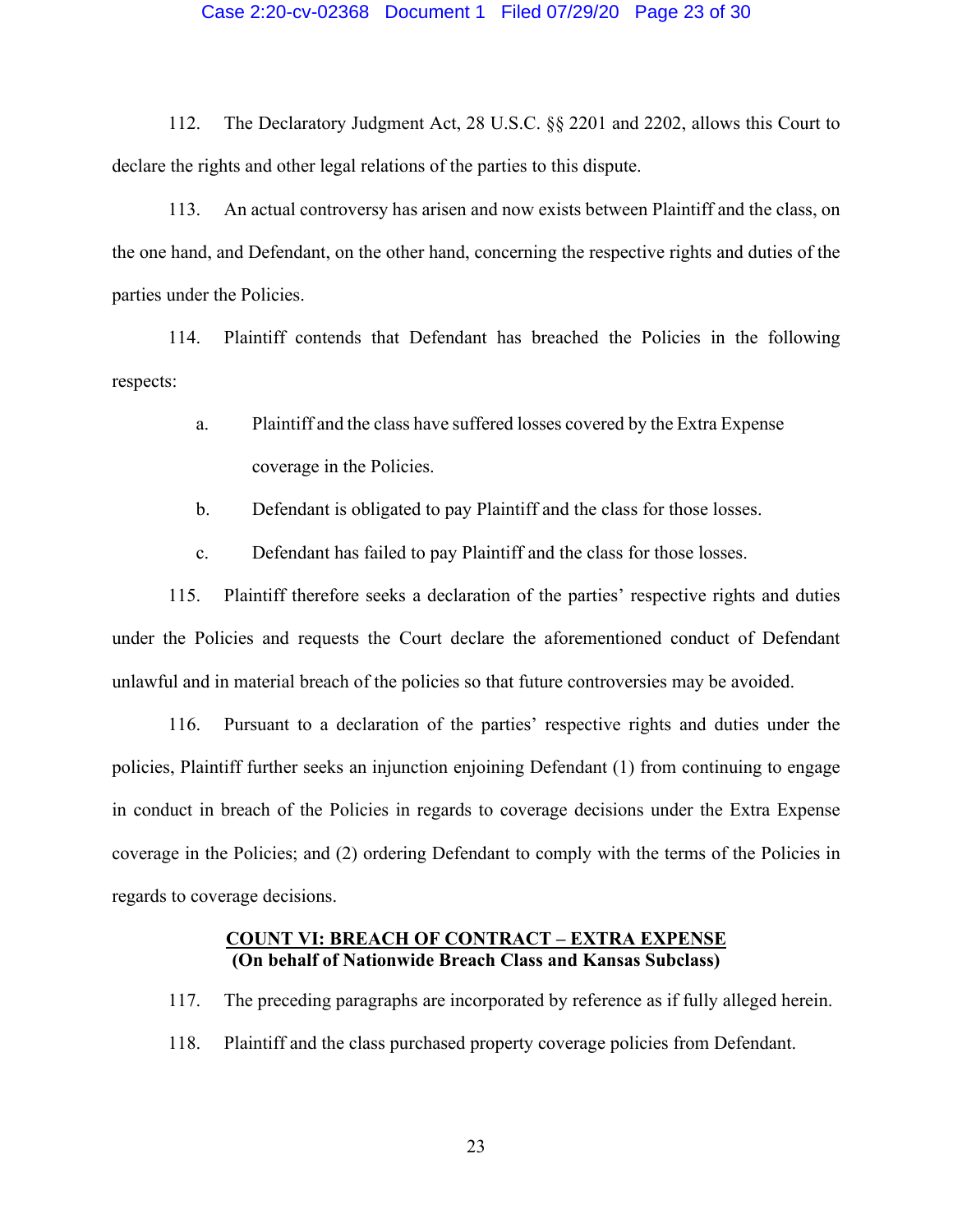## Case 2:20-cv-02368 Document 1 Filed 07/29/20 Page 24 of 30

119. The Policies are valid and enforceable contracts between the Defendant and Plaintiff and class members.

120. Plaintiff and the class substantially performed their obligations under the terms of the Policies including giving Defendant notice of their claims. Alternatively, Defendant has waived any terms or conditions of coverage and may not assert any term or condition in the Policy as a defense to liability.

121. Plaintiff and the class have sustained a loss under the Extra Expense coverage in the Policies arising from COVID-19 and associated state and local Stay-at-Home orders.

122. Defendant has not agreed to pay the claim for Extra Expense or requested a proof of loss and denied the claim.

123. Defendant has denied claims for recovery under the Extra Expense coverage in the Policies related to COVID-19 on a uniform and class-wide basis, in breach of the Policies.

124. As a direct and proximate result of Defendant's breaches, Plaintiff and the class have sustained damages in an amount to be determined at trial.

# **COUNT VII: DECLARATORY AND INJUNCTIVE RELIEF – EXPENSES TO REDUCE DAMAGE (On behalf of Nationwide Declaratory Judgment and Injunctive Class and Kansas Subclass)**

125. The preceding paragraphs are incorporated by reference as if fully alleged herein.

126. The Declaratory Judgment Act, 28 U.S.C. §§ 2201 and 2202, allows this Court to

declare the rights and other legal relations of the parties to this dispute.

127. An actual controversy has arisen and now exists between Plaintiff and the class, on the one hand, and Defendant, on the other hand, concerning the respective rights and duties of the parties under the Policies.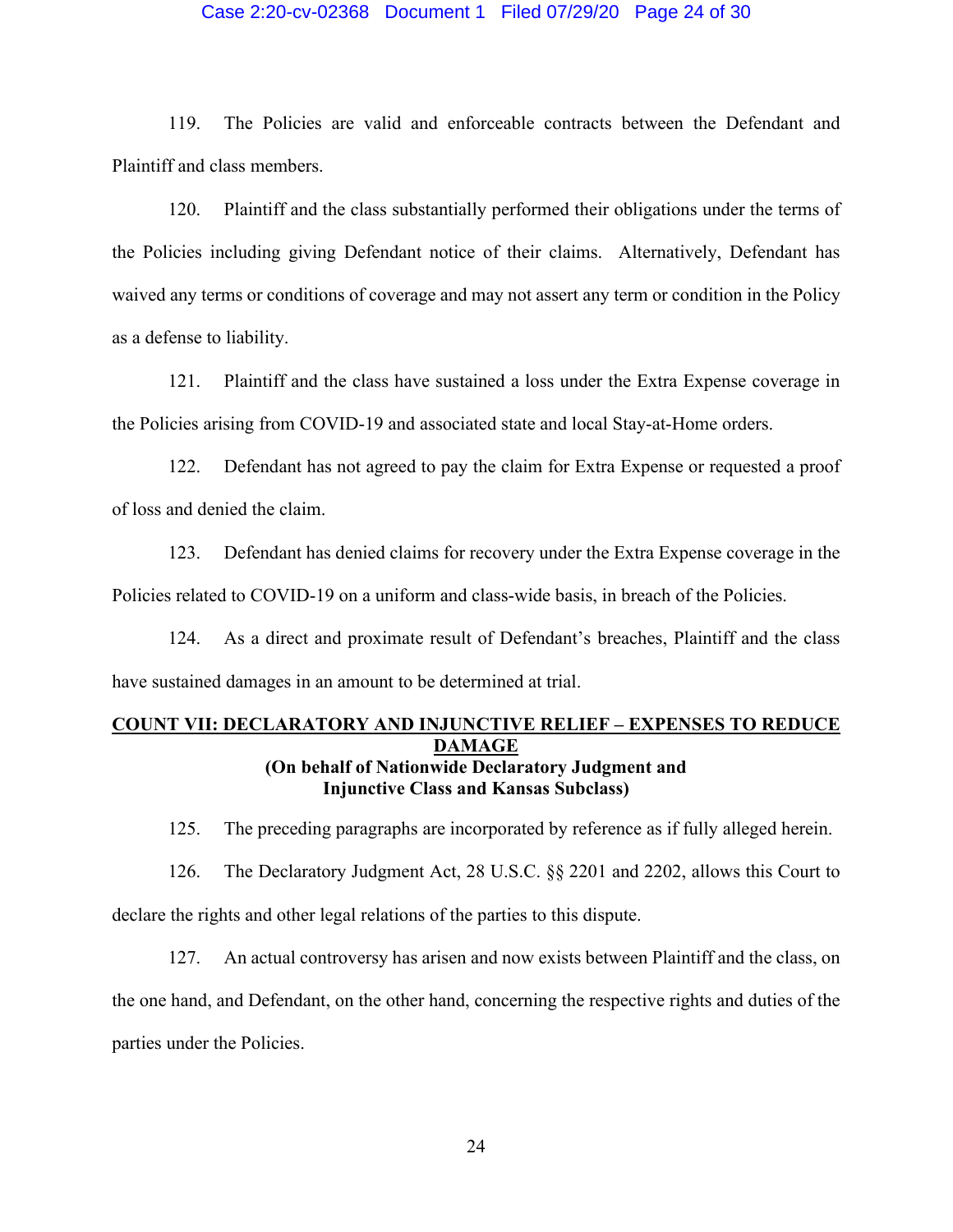## Case 2:20-cv-02368 Document 1 Filed 07/29/20 Page 25 of 30

128. Plaintiff contends that Defendant has breached the Policies in the following respects:

- a. Plaintiff and the class have suffered losses covered by the Extra Expenses to Reduce Damage coverage in the Policies.
- b. Defendant is obligated to pay Plaintiff for those losses.
- c. Defendant has breached its obligation to pay the Plaintiff and the class for those losses.

129. Plaintiff therefore seeks a declaration of the parties' respective rights and duties under the Policies and requests the Court declare the aforementioned conduct of Defendant unlawful and in material breach of the policies so that future controversies may be avoided.

130. Pursuant to a declaration of the parties' respective rights and duties under the policies, Plaintiff further seeks an injunction enjoining Defendant (1) from continuing to engage in conduct in breach of the Policies in regards to coverage decisions under the Extra Expenses to Reduce Damage coverage in the Policies; and (2) ordering Defendant to comply with the terms of the Policies in regards to coverage decisions.

# **COUNT VIII: BREACH OF CONTRACT – EXTRA EXPENSES TO REDUCE DAMAGE (On behalf of Nationwide Breach Class and Kansas Subclass)**

131. The preceding paragraphs are incorporated by reference as if fully alleged herein.

132. Plaintiff and the class purchased property coverage policies from Defendant.

133. The Policies are valid and enforceable contracts between the Defendant and Plaintiff and class members.

134. Plaintiff and the class substantially performed their obligations under the terms of the Policies including giving Defendant notice of their claims. Alternatively, Defendant has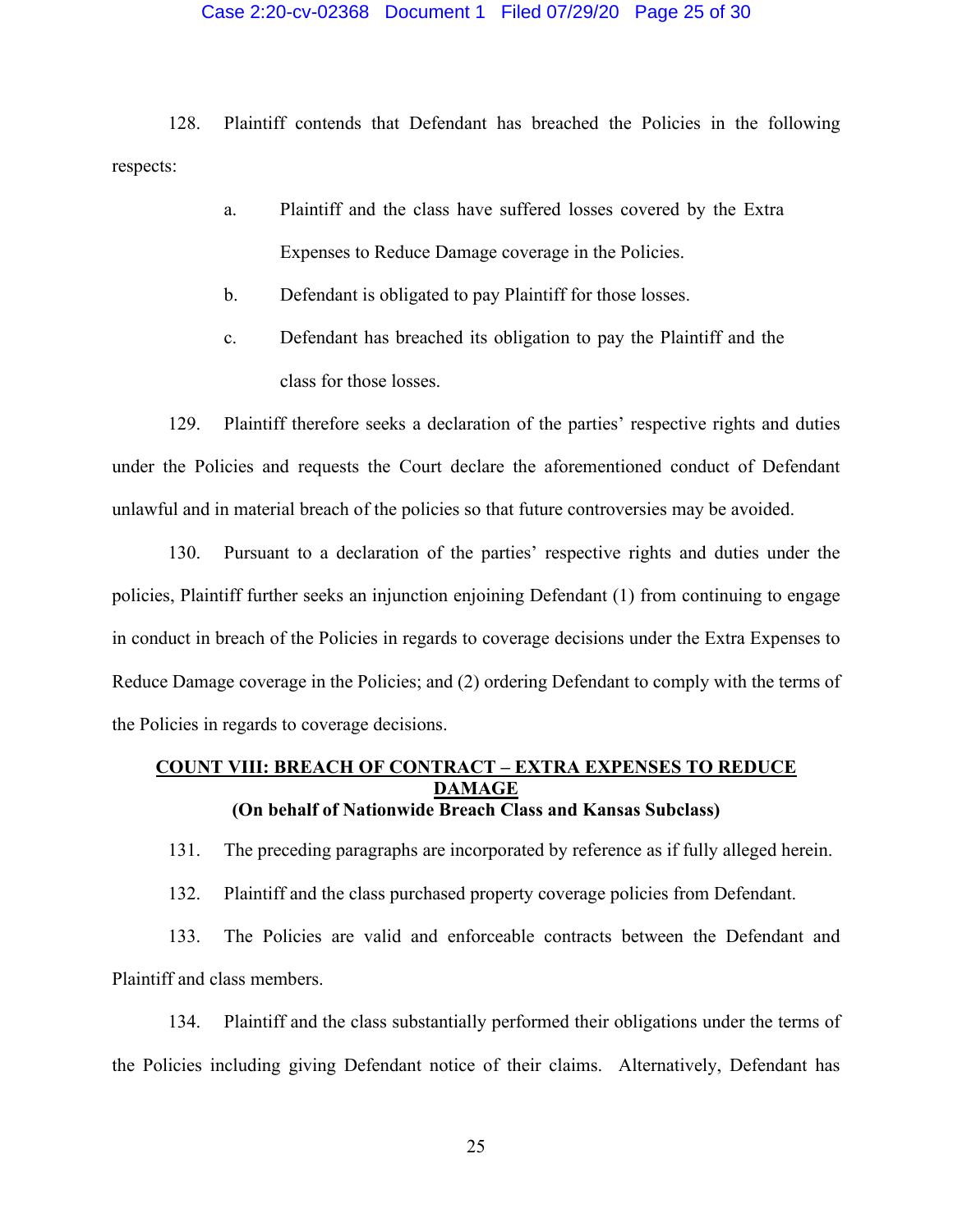## Case 2:20-cv-02368 Document 1 Filed 07/29/20 Page 26 of 30

waived any terms or conditions of coverage and may not assert any term or condition in the Policy as a defense to liability.

135. Plaintiff and the class have sustained a loss under the Extra Expenses to Reduce Damage coverage in the Policies arising from COVID-19 and associated state and local Stay-at-Home orders.

136. Defendant has not agreed to pay the claim under the Extra Expenses to Reduce Damage coverage or requested a proof of loss and denied the claim.

137. Defendant has denied claims for recovery under the Extra Expenses to Reduce Damage coverage related to COVID-19 on a uniform and class-wide basis, in breach of the Policies.

138. As a direct and proximate result of Defendant's breaches, Plaintiff and the class have sustained damages in an amount to be determined at trial.

# **COUNT IX: DECLARATORY AND INJUNCTIVE RELIEF – SUE AND LABOR (On behalf of Nationwide Declaratory Judgment and Injunctive Class and Kansas Subclass)**

139. The preceding paragraphs are incorporated by reference as if fully alleged herein.

140. The Declaratory Judgment Act, 28 U.S.C. §§ 2201 and 2202, allows this Court to declare the rights and other legal relations of the parties to this dispute.

141. An actual controversy has arisen and now exists between Plaintiff and the class, on the one hand, and Defendant, on the other hand, concerning the respective rights and duties of the parties under the Policies.

142. Plaintiff contends that Defendant has breached the Policies in the following respects:

a. Plaintiff and the class have suffered losses covered by the Sue and

Labor provision in the Policies.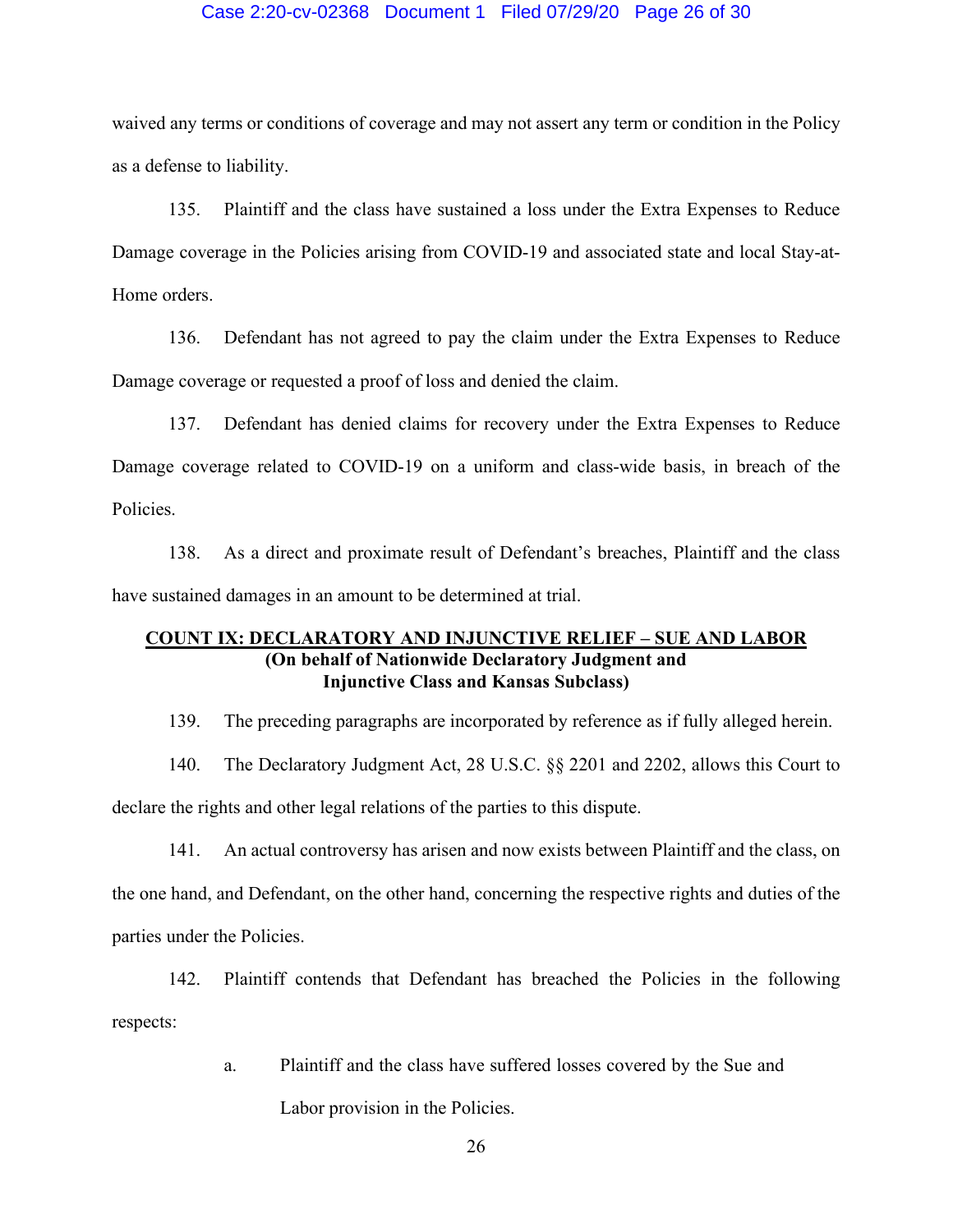- b. Defendant is obligated to pay Plaintiff and the class for those losses.
- c. Defendant has not paid for those losses and is in breach.

143. Plaintiff therefore seeks a declaration of the parties' respective rights and duties under the Policies and requests the Court declare the aforementioned conduct of Defendant unlawful and in material breach of the policies so that future controversies may be avoided.

144. Pursuant to a declaration of the parties' respective rights and duties under the policies, Plaintiff further seeks an injunction enjoining Defendant (1) from continuing to engage in conduct in breach of the Policies in regards to coverage decisions under the Sue and Labor provision; and (2) ordering Defendant to comply with the terms of the Policies in regards to coverage decisions.

## **COUNT X: BREACH OF CONTRACT – SUE AND LABOR (On behalf of Nationwide Breach Class and Kansas Subclass)**

145. The preceding paragraphs are incorporated by reference as if fully alleged herein.

146. Plaintiff and the class purchased property coverage policies from Defendant.

147. The Policies are valid and enforceable contracts between the Defendant and Plaintiff and class members.

148. Plaintiff and the class substantially performed their obligations under the terms of the Policies including giving Defendant notice of their claims. Alternatively, Defendant has waived any terms or conditions of coverage and may not assert any term or condition in the Policy as a defense to liability.

149. Plaintiff and the class have sustained a loss covered by the Sue and Labor provision in the Policies arising from COVID-19 and associated state and local Stay at Home orders.

150. Defendant has not agreed to pay the claim under the Sue and Labor provision or requested a proof of loss and denied the claim.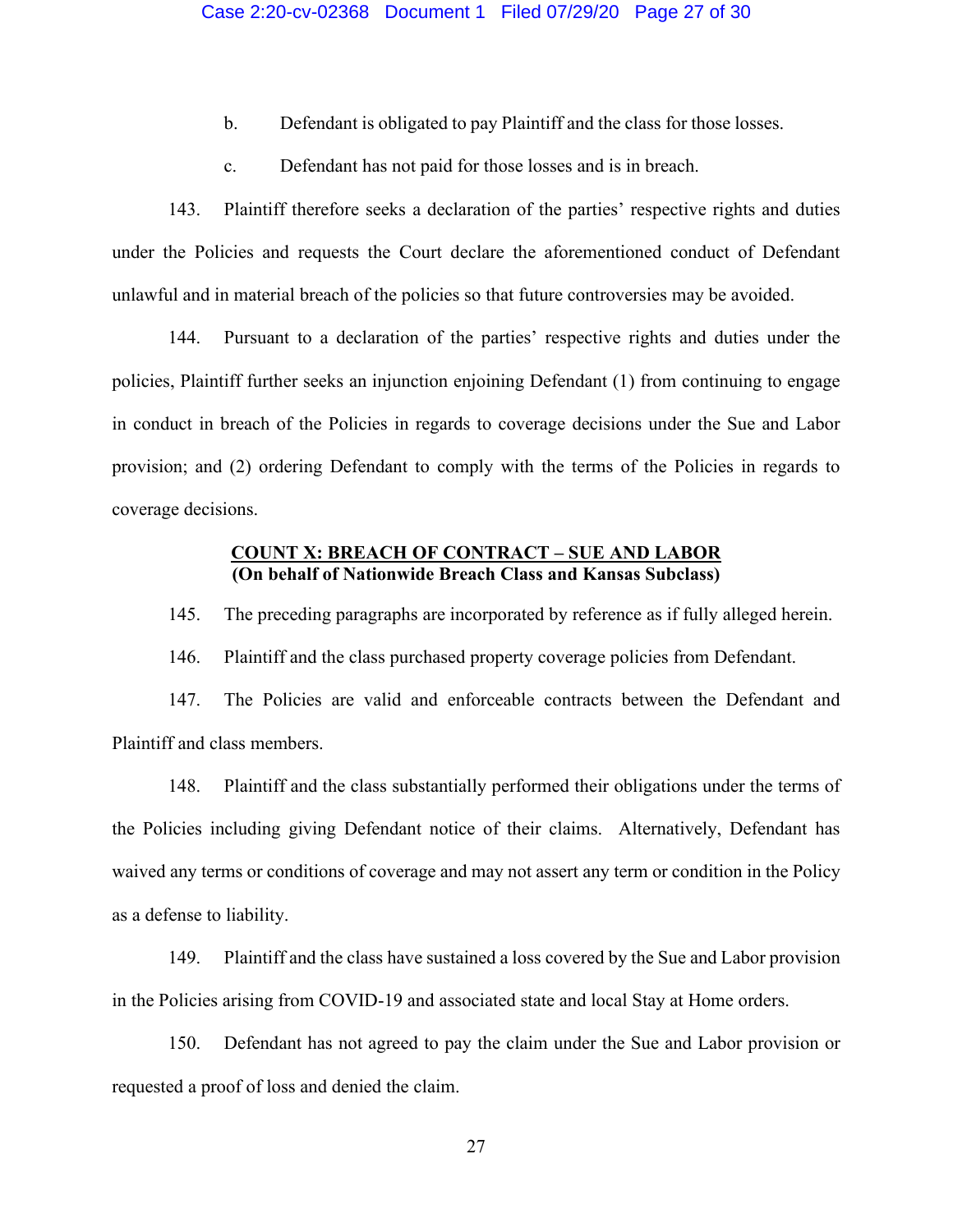## Case 2:20-cv-02368 Document 1 Filed 07/29/20 Page 28 of 30

151. Defendant has denied claims for recovery under the Sue and Labor provision related to COVID-19 on a uniform and class-wide basis, in breach of the Policies.

152. As a direct and proximate result of Defendant's breaches, Plaintiff and the class have sustained damages in an amount to be determined at trial.

# **PRAYER FOR RELIEF**

WHEREFORE, Plaintiff, individually and on behalf of all others similarly situated, requests relief and judgment against Defendant as follows:

- a. That the Court enter an order certifying the class, appointing Plaintiff as a representative of the class, appointing Plaintiff's counsel as class counsel, and directing that reasonable notice of this action, as provided by Federal Rule of Civil Procedure  $23(c)(2)$ , be given to the class;
- b. For a judgment against Defendant for the causes of action alleged against it;
- c. For compensatory damages in an amount to be proven at trial;
- d. For a declaration that Defendant's conduct as alleged herein is unlawful and in material breach of the Policy;
- e. For appropriate injunctive relief, enjoining Defendant from continuing to engage in conduct related to the breach of the Policy;
- f. For pre-judgment and post-judgment interest at the maximum rate permitted by law;
- g. For Plaintiff's attorney's fees;
- h. For Plaintiff's costs incurred; and
- i. For such other relief in law or equity as the Court deems just and proper.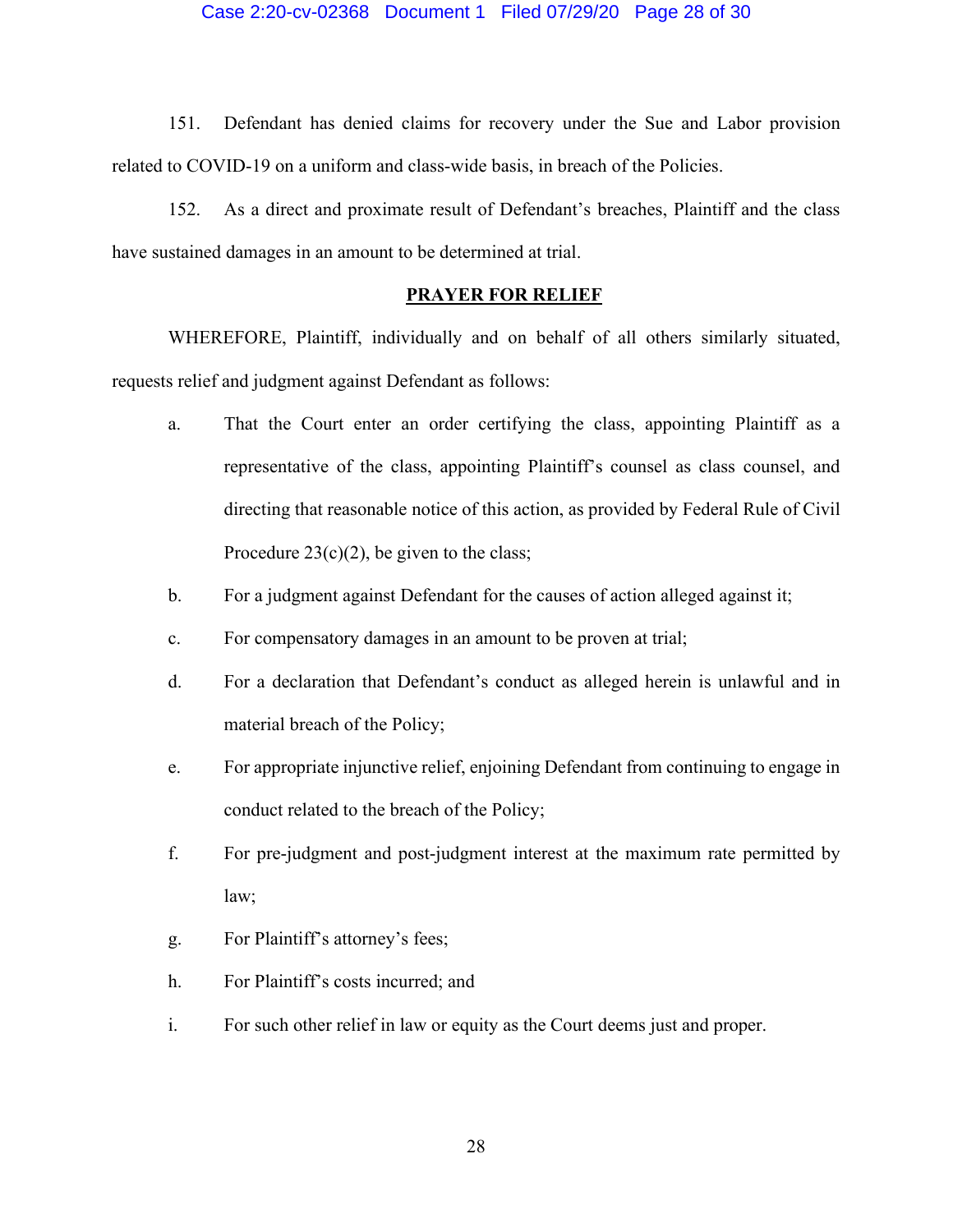## **DEMAND FOR JURY TRIAL**

Plaintiff hereby demands a trial by jury on all issues so triable.

Date: July 29, 2020 Respectfully submitted,

# **MILLER SCHIRGER LLC**

*s/ John J. Schirger* John J. Schirger D. Kan. # 78228 Matthew W. Lytle D. Kan. # 78109 Joseph M. Feierabend D. Kan. # 78350 4520 Main Street, Suite 1570 Kansas City, MO 64111 Telephone: (816) 561-6500 Facsimile: (816) 561-6501 Email: jschirger@millerschirger.com Email: mlytle@millerschirger.com Email: jfeierabend@millerschirger.com

# **STUEVE SIEGEL HANSON LLP**

| Patrick J. Stueve           |                          | KS Bar #13847  |  |  |
|-----------------------------|--------------------------|----------------|--|--|
| Bradley T. Wilders          |                          | D. Kan. #78301 |  |  |
| Curtis Shank                |                          | KS Bar # 26306 |  |  |
| 460 Nichols Road, Suite 200 |                          |                |  |  |
| Kansas City, Missouri 64112 |                          |                |  |  |
| Telephone:                  | 816-714-7100             |                |  |  |
| Facsimile:                  | 816-714-7101             |                |  |  |
| Email:                      | stueve@stuevesiegel.com  |                |  |  |
| Email:                      | wilders@stuevesiegel.com |                |  |  |
| Email:                      | shank@stuevesiegel.com   |                |  |  |
|                             |                          |                |  |  |